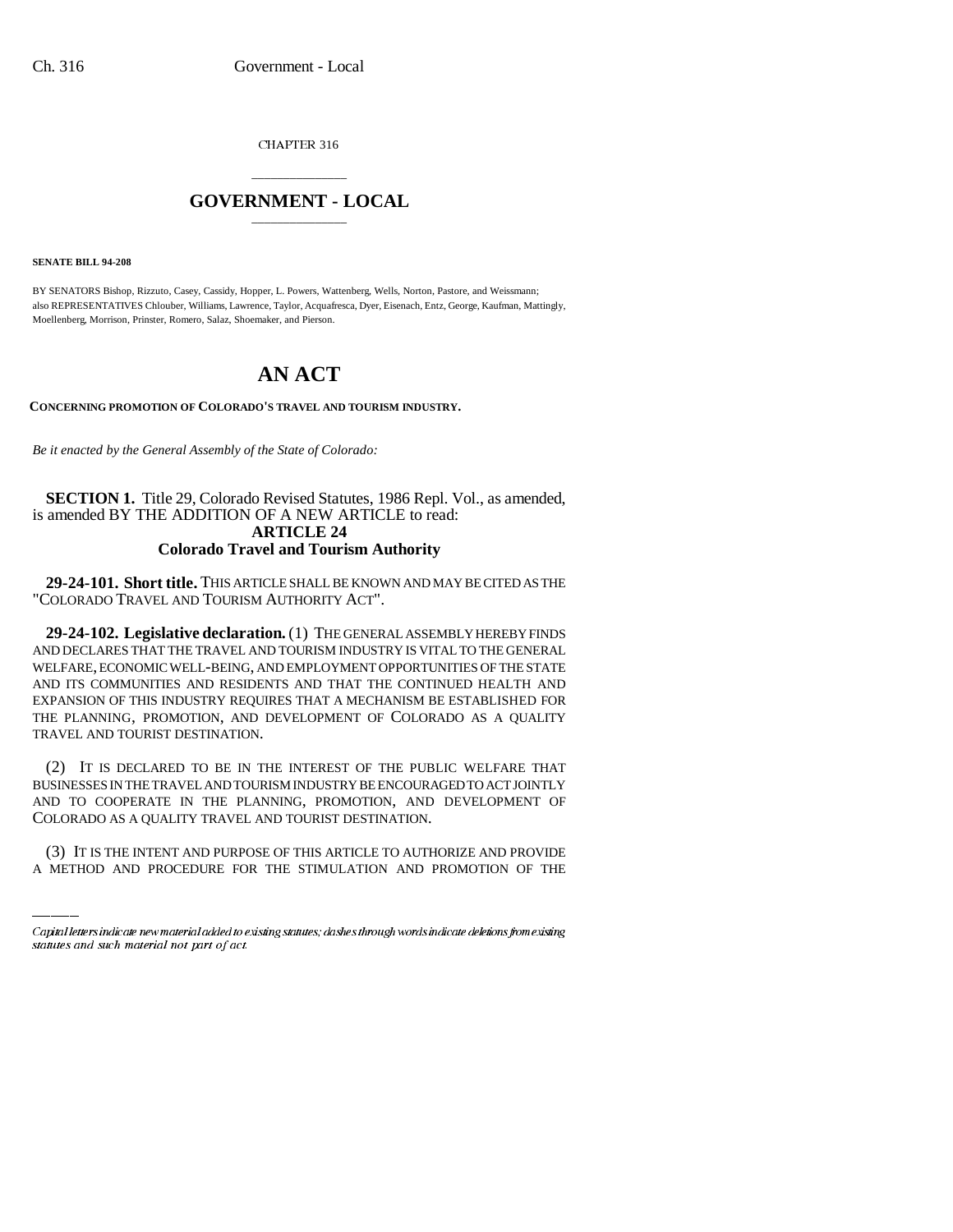COORDINATED, EFFICIENT, AND BENEFICIAL DEVELOPMENT OF THE TRAVEL AND TOURISM INDUSTRY IN COLORADO AND THE FINANCING THEREOF PURSUANT TO THE POWERS OF THE GENERAL ASSEMBLY AS AUTHORIZED BY LAW.

(4) THE GENERAL ASSEMBLY FURTHER DECLARES THAT THE PROMOTION AND DEVELOPMENT OF TRAVEL AND TOURISM REQUIRE A CONSISTENT AND POSITIVE STATEWIDE EFFORT IN ORDER TO BE SUCCESSFUL AND THAT IT IS THE POLICY OF THE STATE THAT ALL LEVELS OF STATE GOVERNMENT COOPERATE WITH THE COLORADO TRAVEL AND TOURISM AUTHORITY AND THE TRAVEL AND TOURISM INDUSTRY TO FURTHER THE PURPOSES OF THIS ARTICLE.

**29-24-103. Definitions.** AS USED IN THIS ARTICLE, UNLESS THE CONTEXT OTHERWISE REQUIRES:

(1) "AUTHORITY" MEANS THE COLORADO TRAVEL AND TOURISM AUTHORITY CREATED BY THIS ARTICLE.

(2) "BOARD" MEANS THE BOARD OF THE COLORADO TRAVEL AND TOURISM AUTHORITY CREATED BY THIS ARTICLE.

(3) "GRANT" MEANS A DIRECT CASH SUBSIDY OR OTHER DIRECT PAYMENT OF PUBLIC FUNDS MADE DIRECTLY TO THE AUTHORITY BY THE STATE OR A LOCAL GOVERNMENTAL ENTITY OR DISTRICT, WHICH CASH PAYMENT IS NOT REQUIRED TO BE REPAID. "GRANT" DOES NOT INCLUDE PUBLIC FUNDS PAID OR ADVANCED TO THE AUTHORITY BY THE STATE OR A LOCAL GOVERNMENTAL ENTITY OR DISTRICT IN EXCHANGE FOR AN AGREEMENT BY THE AUTHORITY TO PROVIDE SERVICES OR PRODUCTS. "GRANT" ALSO DOES NOT INCLUDE:

(a) REFUNDS MADE IN THE CURRENT OR NEXT FISCAL YEAR;

(b) FEES, CONTRIBUTIONS, OR ASSESSMENTS IMPOSED PURSUANT TO THIS ARTICLE;

(c) ANY FEDERAL FUNDS, REGARDLESS OF WHETHER SUCH FEDERAL FUNDS PASS THROUGH THE STATE OR ANY LOCAL GOVERNMENT IN COLORADO PRIOR TO RECEIPT BY THE AUTHORITY;

(d) ANY INDIRECT BENEFIT CONFERRED UPON THE AUTHORITY BY THE STATE OR ANY LOCAL GOVERNMENT IN COLORADO; AND

(e) ANY OTHER BENEFIT WHICH IS EXCLUDED FROM THE TERM "GRANT" PURSUANT TO SECTION 20 OF ARTICLE X OF THE STATE CONSTITUTION.

(4) "INFLATION" MEANS THE PERCENTAGE CHANGE IN THE UNITED STATES BUREAU OF LABOR STATISTICS CONSUMER PRICE INDEX FOR THE DENVER-BOULDER METROPOLITAN STATISTICAL AREA, ALL ITEMS, ALL URBAN CONSUMERS, OR ANY SUCCESSOR INDEX.

**29-24-104. Colorado travel and tourism authority - creation.** (1) THERE IS HEREBY CREATED THE COLORADO TRAVEL AND TOURISM AUTHORITY, WHICH SHALL BE A BODY CORPORATE AND A POLITICAL SUBDIVISION OF THE STATE. THE AUTHORITY SHALL NOT BE AN AGENCY OF STATE GOVERNMENT, NOR SHALL IT BE SUBJECT TO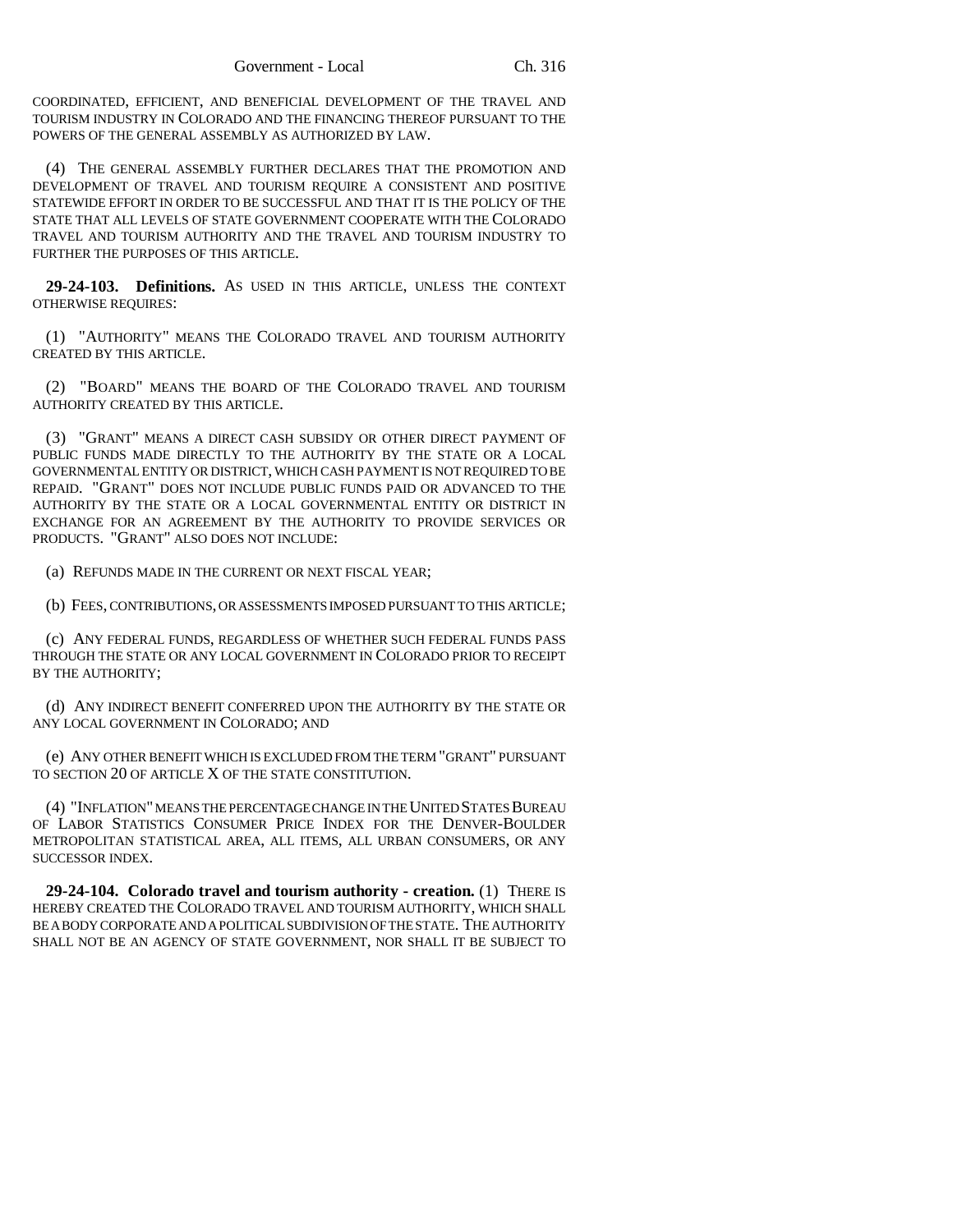ADMINISTRATIVE DIRECTION BY ANY STATE DEPARTMENT, COMMISSION, BUREAU, OR AGENCY EXCEPT AS PROVIDED IN THIS ARTICLE.

(2) SO LONG AS THE AUTHORITY HAS REVENUE BONDING AUTHORITY AND RECEIVES LESS THAN TEN PERCENT OF ITS ANNUAL REVENUES IN GRANTS FROM ALL COLORADO STATE AND LOCAL GOVERNMENTS COMBINED, IT IS THE INTENT OF THE GENERAL ASSEMBLY THAT THE AUTHORITY OPERATE AS AN ENTERPRISE FOR PURPOSES OF SECTION 20 OF ARTICLE X OF THE STATE CONSTITUTION. SO LONG AS IT CONSTITUTES AN ENTERPRISE PURSUANT TO THE PROVISIONS OF THIS ARTICLE, THE AUTHORITY SHALL NOT BE A DISTRICT FOR PURPOSES OF SECTION 20 OF ARTICLE X OF THE STATE CONSTITUTION.

**29-24-105. Colorado travel and tourism authority - board of directors executive committee - appointment - qualifications.** (1) THE AUTHORITY SHALL BE GOVERNED BY A BOARD OF DIRECTORS AND AN EXECUTIVE COMMITTEE COMPOSED OF BOARD MEMBERS.

(2) EXCEPT AS OTHERWISE PROVIDED IN PARAGRAPH (b) OF SUBSECTION (8) OF THIS SECTION, THE BOARD OF DIRECTORS OF THE AUTHORITY SHALL BE COMPOSED OF TWENTY-ONE MEMBERS, THREE MEMBERS APPOINTED BY THE GOVERNOR REPRESENTING EACH BUSINESS CATEGORY DESCRIBED IN SECTION 29-24-112 AND SIX AT-LARGE MEMBERS ELECTED PURSUANT TO THIS SECTION. THERE SHALL BE NO MORE THAN FIVE BOARD MEMBERS FROM ANY BUSINESS CATEGORY.

(3) (a) THREE BOARD MEMBERS REPRESENTING EACH BUSINESS CATEGORY SHALL BE APPOINTED BY THE GOVERNOR, SUBJECT TO CONFIRMATION BY THE SENATE, EXCLUSIVELY FROM NOMINATIONS MADE AND SUBMITTED TO THE GOVERNOR BY THE AUTHORITY IN ACCORDANCE WITH THIS SECTION; EXCEPT THAT THE INITIAL BOARD OF DIRECTORS SHALL BE ESTABLISHED IN ACCORDANCE WITH SUBSECTION (10) OF THIS SECTION. THE GOVERNOR SHALL NOT HAVE AUTHORITY TO REQUEST ADDITIONAL NOMINATIONS UNLESS IT IS DETERMINED THAT THERE ARE AN INSUFFICIENT NUMBER OF NOMINEES WHO ARE QUALIFIED PURSUANT TO SUBSECTION (7) OF THIS SECTION TO FILL THE AVAILABLE BOARD SEATS. WITHIN THIRTY DAYS AFTER NOMINATIONS ARE SUBMITTED PURSUANT TO THIS SECTION, THE GOVERNOR SHALL MAKE THE APPOINTMENTS. ANY MEMBER WHO HAS BEEN APPOINTED SHALL SERVE FROM THE DATE OF APPOINTMENT UNLESS AND UNTIL THE APPOINTMENT IS REJECTED BY THE SENATE. VACANCY IN ANY POSITION SHALL BE FILLED IN THE SAME MANNER AS THE ORIGINAL APPOINTMENT WAS MADE.

(b) NO LESS THAN TWO NOMINATIONS SHALL BE SUBMITTED FOR EACH AVAILABLE BOARD SEAT REPRESENTING A BUSINESS CATEGORY. NOMINEES SHALL BE SELECTED BY VOTE OF THE BUSINESSES IN THE BUSINESS CATEGORY TO BE REPRESENTED IN ACCORDANCE WITH PROCEDURES ESTABLISHED BY THE AUTHORITY PURSUANT TO SUBSECTION (8) OF THIS SECTION.

(c) AT-LARGE MEMBERS SHALL BE ELECTED BY VOTE OF ALL BUSINESSES FROM WHICH CONTRIBUTIONS ARE COLLECTED DURING THE CALENDAR YEAR IN WHICH THE ELECTION TAKES PLACE; EXCEPT THAT THE INITIAL BOARD OF DIRECTORS SHALL BE ESTABLISHED IN ACCORDANCE WITH SUBSECTION (10) OF THIS SECTION. REPRESENTATIVES OF BUSINESSES THAT HAVE CONTRIBUTED TO THE AUTHORITY DURING THE CALENDAR YEAR IN WHICH AT-LARGE MEMBERS ARE ELECTED SHALL BE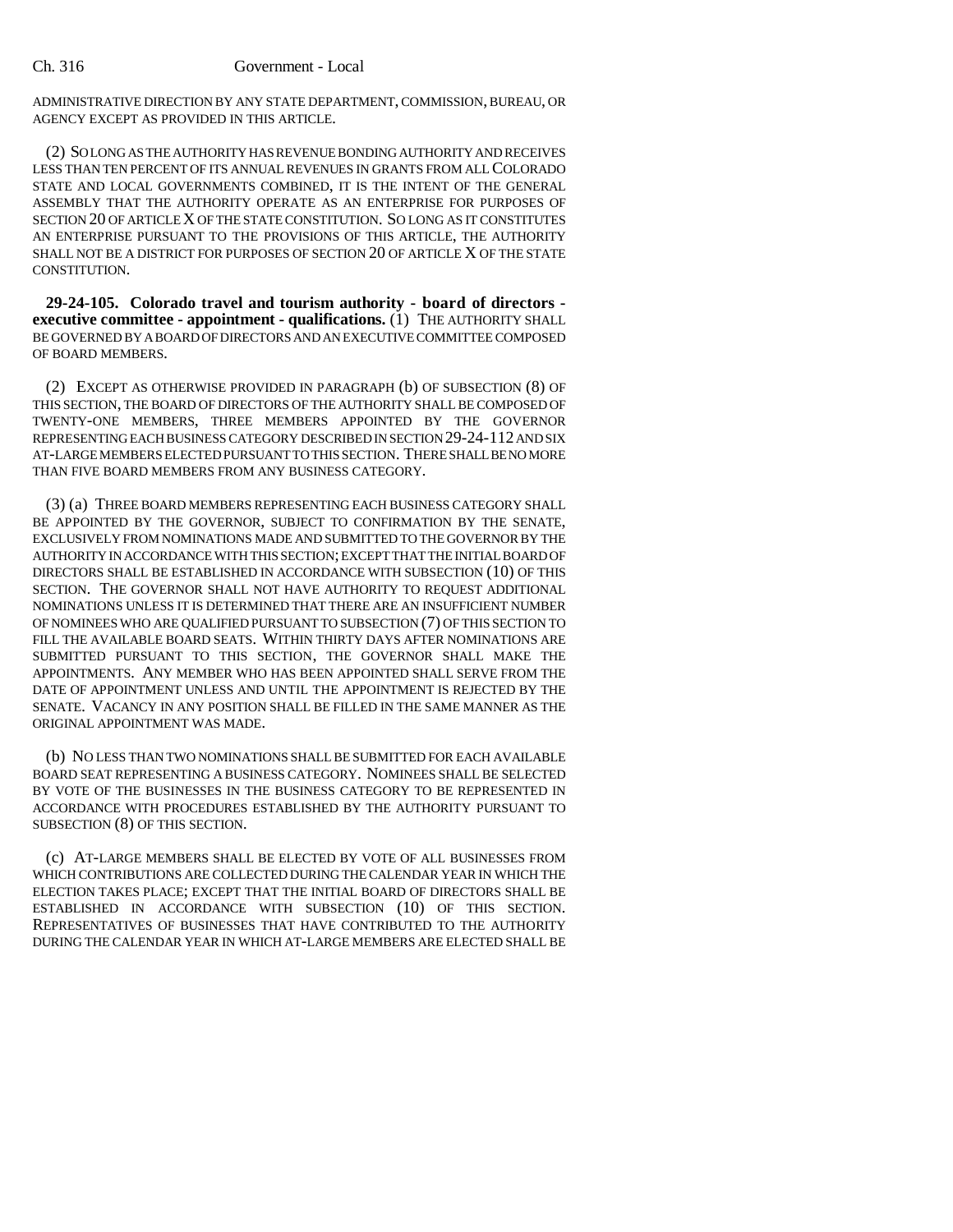ELIGIBLE TO NOMINATE INDIVIDUALS FOR ANY OPEN AT-LARGE BOARD SEATS AND, IF OTHERWISE QUALIFIED, SHALL BE ELIGIBLE FOR ELECTION TO AT-LARGE SEATS ON THE BOARD.

(4) (a) (I) THE TERM OF EACH MEMBER OF THE BOARD APPOINTED BY THE GOVERNOR SHALL BE THREE YEARS; EXCEPT THAT, OF THE MEMBERS FIRST APPOINTED TO REPRESENT EACH BUSINESS CATEGORY, ONE SHALL BE APPOINTED FOR A TERM OF TWO YEARS, AND ONE SHALL BE APPOINTED FOR A TERM OF ONE YEAR;

(II) THE GOVERNOR SHALL SPECIFY THE TERM OF EACH MEMBER IN MAKING THE APPOINTMENTS TO THE INITIAL BOARD OF DIRECTORS.

(III) BOARD MEMBERS APPOINTED BY THE GOVERNOR SHALL NOT BE ELIGIBLE TO SERVE MORE THAN TWO CONSECUTIVE TERMS OF TWO YEARS OR MORE.

(b) (I) THE TERM OF EACH AT-LARGE BOARD MEMBER SHALL BE ONE YEAR.

(II) AT-LARGE BOARD MEMBERS SHALL NOT BE ELIGIBLE TO SERVE MORE THAN THREE CONSECUTIVE TERMS.

(5) THE CHAIRPERSON OF THE BOARD SHALL BE ELECTED ANNUALLY FROM AMONG THE BOARD'S MEMBERSHIP. THE BOARD SHALL ANNUALLY SELECT A SECRETARY AND A TREASURER OR A SECRETARY-TREASURER WHO MAY OR MAY NOT BE SELECTED FROM AMONG THE BOARD MEMBERS. THE BOARD IS AUTHORIZED TO ELECT SUCH OTHER OFFICERS FROM AMONG ITS MEMBERS AS IT DETERMINES NECESSARY FOR THE EFFICIENT OPERATION OF THE AUTHORITY.

(6) (a) EXCEPT AS OTHERWISE PROVIDED IN PARAGRAPH (b) OF SUBSECTION (8) OF THIS SECTION, THE EXECUTIVE COMMITTEE OF THE AUTHORITY SHALL BE COMPOSED OF SEVEN MEMBERS OF THE BOARD OF DIRECTORS, ONE FROM EACH BUSINESS CATEGORY SPECIFIED IN SECTION 29-24-112 AND TWO AT-LARGE MEMBERS.

(b) EACH EXECUTIVE COMMITTEE MEMBER REPRESENTING A BUSINESS CATEGORY SHALL BE ELECTED FROM AMONG AND BY THE MEMBERS OF THE BOARD REPRESENTING THAT BUSINESS CATEGORY. AT-LARGE EXECUTIVE COMMITTEE MEMBERS SHALL BE ELECTED FROM AMONG AND BY THE AT-LARGE BOARD MEMBERS; EXCEPT THAT NO MORE THAN TWO MEMBERS OF THE EXECUTIVE COMMITTEE SHALL BE FROM THE SAME BUSINESS CATEGORY.

(c) IN THE EVENT THAT A BOARD MEMBER WHO IS ALSO A MEMBER OF THE EXECUTIVE COMMITTEE IS REMOVED OR SUCH BOARD MEMBER'S SEAT IS DECLARED VACANT, A NEW MEMBER OF THE EXECUTIVE COMMITTEE SHALL BE SELECTED IN ACCORDANCE WITH PROCEDURES ESTABLISHED BY THE BOARD AND CONSISTENT WITH PARAGRAPH (b) OF THIS SUBSECTION (6).

(d) THE TERM OF EACH MEMBER OF THE EXECUTIVE COMMITTEE SHALL BE ONE YEAR.

(7) EACH INDIVIDUAL NOMINATED FOR APPOINTMENT OR ELECTION TO THE BOARD AND EACH BOARD MEMBER SHALL BE: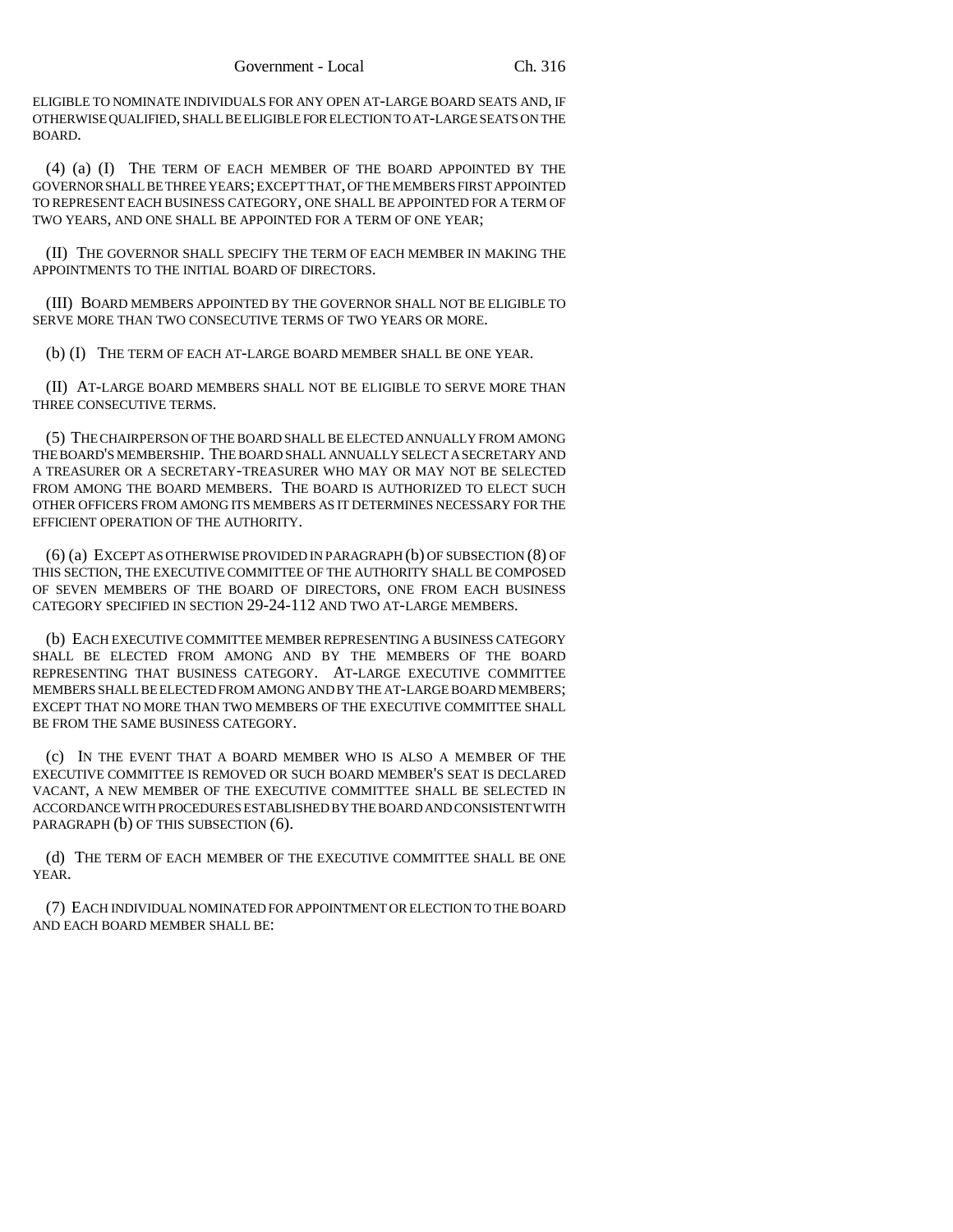(a) A BONA FIDE RESIDENT OF THE STATE OF COLORADO;

(b) ABLE TO DEMONSTRATE, THROUGH PAST OR PRESENT MEMBERSHIP IN AN ORGANIZATION REPRESENTING THE MEMBER'S TYPE OF BUSINESS, AN ACTIVE INTEREST IN THE DEVELOPMENT OF THE TRAVEL AND TOURISM INDUSTRY IN COLORADO;

(c) (I) IF THE INDIVIDUAL REPRESENTS A BUSINESS CATEGORY, A PRINCIPAL OWNER OR EXECUTIVE OFFICER OF A BUSINESS IN THE CATEGORY WHICH THE INDIVIDUAL WILL REPRESENT ON THE BOARD AND SHALL DERIVE A SUBSTANTIAL PROPORTION OF SUCH INDIVIDUAL'S INCOME FROM SUCH BUSINESS; OR

(II) IF THE INDIVIDUAL DOES NOT REPRESENT A BUSINESS CATEGORY, A PRINCIPAL OWNER OR EXECUTIVE OFFICER OF A BUSINESS AFFECTED BY COLORADO'S TRAVEL AND TOURISM INDUSTRY AND SHALL DERIVE A SUBSTANTIAL PORTION OF SUCH INDIVIDUAL'S INCOME FROM SUCH BUSINESS; AND

(d) EXCEPT FOR BOARD MEMBERS INITIALLY APPOINTED OR ELECTED PURSUANT TO THIS SECTION, FROM A BUSINESS WHICH MAKES CONTRIBUTIONS TO THE AUTHORITY DURING THE CALENDAR YEAR IN WHICH THE ELECTION TAKES PLACE AND EACH YEAR OF THE BOARD MEMBER'S TERM.

(8) (a) THE BOARD SHALL ADOPT RULES AND REGULATIONS GOVERNING ITS PROCEDURE THAT IT CONSIDERS NECESSARY OR ADVISABLE AND SHALL KEEP A RECORD OF ITS PROCEEDINGS, WHICH RECORD SHALL BE OPEN TO PUBLIC INSPECTION AT ALL REASONABLE TIMES.

(b) SUCH RULES AND REGULATIONS SHALL ESTABLISH PROCEDURES FOR CONDUCTING THE ELECTIONS DESCRIBED IN PARAGRAPHS (b) AND (c) OF SUBSECTION (3) OF THIS SECTION AND MAY INCLUDE PROVISIONS FOR INCREASING THE SIZE OF THE BOARD OR THE EXECUTIVE COMMITTEE IN ORDER TO ACCOMMODATE ADDITIONAL BUSINESS CATEGORIES OR TO PROMOTE FULL REPRESENTATION OF BUSINESSES THAT SUPPORT AND ARE AFFECTED BY THE ACTIVITIES OF THE AUTHORITY.

(9) EXCEPT FOR THE SECRETARY AND TREASURER, BOARD MEMBERS SHALL SERVE WITHOUT COMPENSATION BUT SHALL BE ENTITLED TO REIMBURSEMENT FOR ACTUAL AND NECESSARY EXPENSES INCURRED IN THE PERFORMANCE OF THEIR DUTIES. THE BOARD SHALL ADOPT UNIFORM AND REASONABLE REGULATIONS GOVERNING THE PAYMENT OF SUCH EXPENSES. IF THE SECRETARY AND TREASURER ARE COMPENSATED FOR SERVICES RENDERED TO THE AUTHORITY, THEY SHALL NOT BE ENTITLED TO REIMBURSEMENT OF EXPENSES AS PROVIDED IN THIS SUBSECTION (9), BUT PAYMENT OF THEIR

EXPENSES MAY BE AUTHORIZED BY THE BOARD IN APPROPRIATE CIRCUMSTANCES.

(10) (a) (I) THE COLORADO TOURISM BOARD SHALL FORM AN ORGANIZING COMMITTEE OF THE COLORADO TRAVEL AND TOURISM AUTHORITY. THE ORGANIZING COMMITTEE SHALL BE COMPOSED OF INDIVIDUALS WITH AN INTEREST IN THE TRAVEL AND TOURISM INDUSTRY IN COLORADO AND SHALL EXIST FOR SUCH TIME AS IS REQUIRED TO ACCOMPLISH ITS PURPOSES AS SET FORTH IN THIS SUBSECTION (10). MEMBERSHIP IN THE ORGANIZING COMMITTEE SHALL BE VOLUNTARY.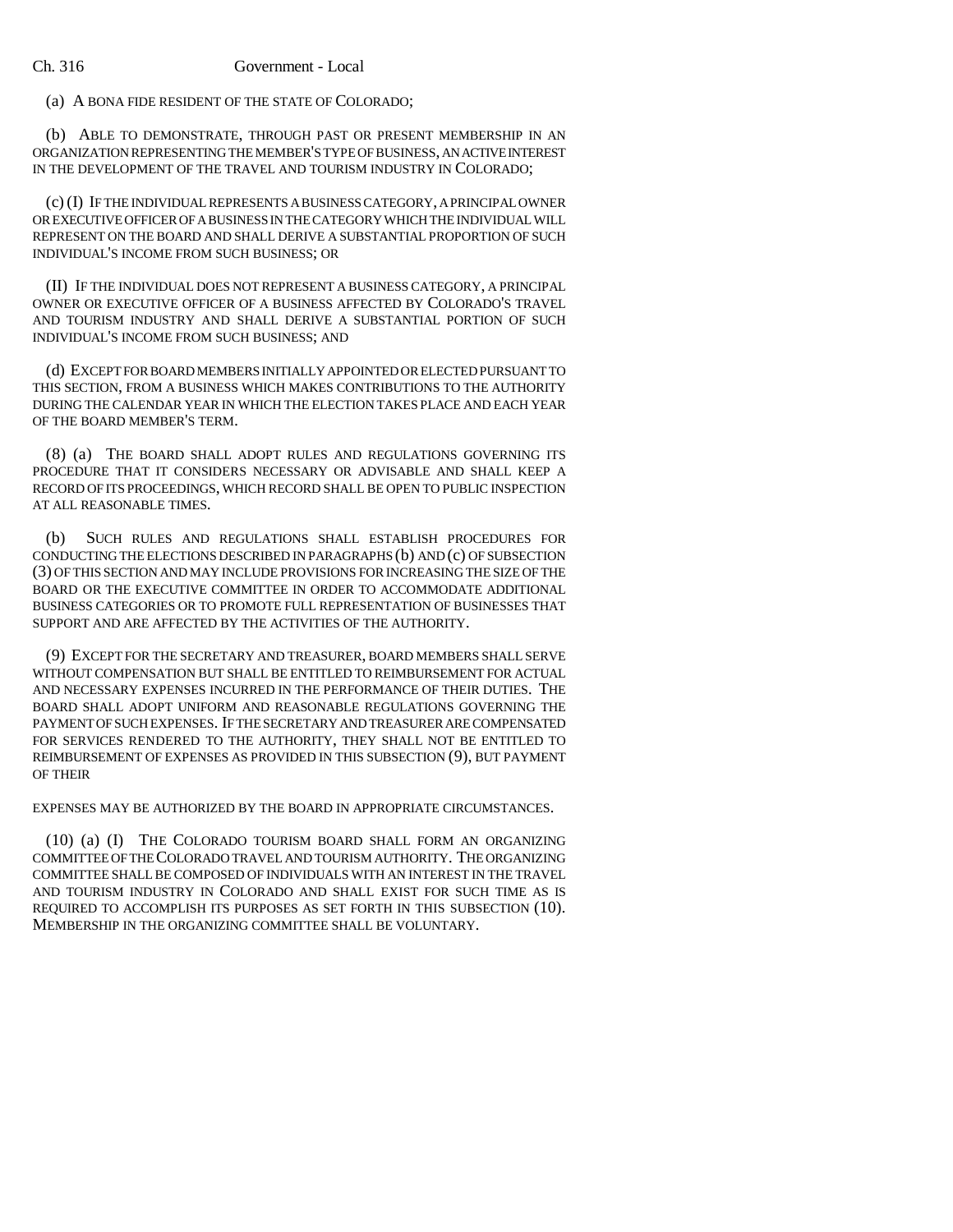(II) ORGANIZING COMMITTEE MEMBERS SHALL SERVE WITHOUT COMPENSATION BUT SHALL BE ENTITLED TO REIMBURSEMENT FOR ACTUAL AND NECESSARY EXPENSES INCURRED IN THE PERFORMANCE OF THEIR DUTIES. THE ORGANIZING COMMITTEE MAY HIRE EMPLOYEES, CONTRACT FOR MATERIALS AND SERVICES, AND CONDUCT SUCH OTHER ACTIVITIES AS ARE NECESSARY TO CARRY OUT ITS DUTIES AND FUNCTIONS BUT SHALL OPERATE SOLELY FROM PRIVATE GRANTS AND DONATIONS.

(b) THE ORGANIZING COMMITTEE SHALL MAIL INFORMATION CONCERNING THE ESTABLISHMENT OF THE AUTHORITY TO ALL BUSINESSES DESCRIBED IN SECTION 29-24-112 FOR WHICH THE ORGANIZING COMMITTEE IS ABLE TO OBTAIN A MAILING ADDRESS AND TO ALL OTHER BUSINESSES REQUESTING IN WRITING THAT SUCH INFORMATION BE PROVIDED TO THEM. THE MAILING SHALL INCLUDE INFORMATION CONCERNING THE GOVERNANCE STRUCTURE OF THE AUTHORITY, THE ELECTION AND APPOINTMENT PROCESS FOR BOTH AT-LARGE AND BUSINESS CATEGORY BOARD MEMBERS, A REQUEST FOR NAMES OF INDIVIDUALS RECOMMENDED AS CANDIDATES FOR NOMINATION TO THE APPOINTED BOARD SEATS, A REQUEST FOR NAMES OF INDIVIDUALS NOMINATED FOR AT-LARGE BOARD SEATS, AND A TIME LIMIT FOR SUBMITTING SUCH NAMES. IN ADDITION, THE ORGANIZING COMMITTEE SHALL PUBLISH SUCH INFORMATION FOR NOT LESS THAN THREE CONSECUTIVE WEEKS IN AT LEAST ONE NEWSPAPER OF GENERAL CIRCULATION IN THE STATE, THE LAST PUBLICATION OCCURRING NOT LESS THAN FIVE DAYS PRIOR TO THE NOMINATION DEADLINE ESTABLISHED BY THE COMMITTEE. ALL NAMES RECOMMENDED FOR NOMINATION TO THE INITIAL BOARD OF DIRECTORS SHALL BE ADDRESSED TO THE ORGANIZING COMMITTEE AND SHALL SPECIFY THE BUSINESS CATEGORY THE CANDIDATE WOULD REPRESENT OR THAT THE NOMINATION IS FOR AN AT-LARGE SEAT.

(c) THE ORGANIZING COMMITTEE SHALL MAIL TO THE BUSINESSES SPECIFIED IN PARAGRAPH (b) OF THIS SUBSECTION (10) A LIST OF THE NAMES OF ALL QUALIFIED CANDIDATES RECEIVED BY IT, WHETHER THE CANDIDATE WOULD REPRESENT A BUSINESS CATEGORY OR BE AN AT-LARGE MEMBER, APPROPRIATE BALLOTS FOR EACH BUSINESS TO VOTE IN THE CONTESTS IN WHICH IT IS ENTITLED TO DO SO, AND THE DATE BY WHICH BALLOTS MUST BE RECEIVED BY THE ORGANIZING COMMITTEE. THE ORGANIZING COMMITTEE IS AUTHORIZED TO CONDUCT REASONABLE INQUIRIES CONCERNING THE QUALIFICATIONS OF CANDIDATES AND TO MAKE BALLOTS AVAILABLE TO BUSINESSES ENTITLED TO VOTE BUT WHICH DID NOT RECEIVE THE MAILINGS.

(d) VOTES FOR CANDIDATES FOR NOMINATION TO THE INITIAL APPOINTED BOARD SEATS AND VOTES FOR THE INITIAL AT-LARGE BOARD MEMBERS SHALL BE ADDRESSED TO THE ORGANIZING COMMITTEE AND CAST ON THE BALLOTS MADE AVAILABLE BY THE ORGANIZING COMMITTEE. EACH CONTRIBUTING BUSINESS SHALL BE ENTITLED TO CAST ONE VOTE FOR A BUSINESS CATEGORY NOMINEE AND ONE VOTE FOR AN AT-LARGE BOARD MEMBER. THE ORGANIZING COMMITTEE SHALL COUNT THE VOTES CAST, GIVE NOTICE TO ALL BUSINESSES PARTICIPATING IN THE ELECTION OF THE RESULTS OF SUCH ELECTION, AND SUBMIT THE RESULTING NOMINATIONS TO THE GOVERNOR.

(e) THE ORGANIZING COMMITTEE SHALL CALL THE FIRST MEETING OF THE BOARD OF DIRECTORS OF THE AUTHORITY AT WHICH TIME THE BOARD SHALL ELECT THE EXECUTIVE COMMITTEE AND THE BOARD CHAIRPERSON.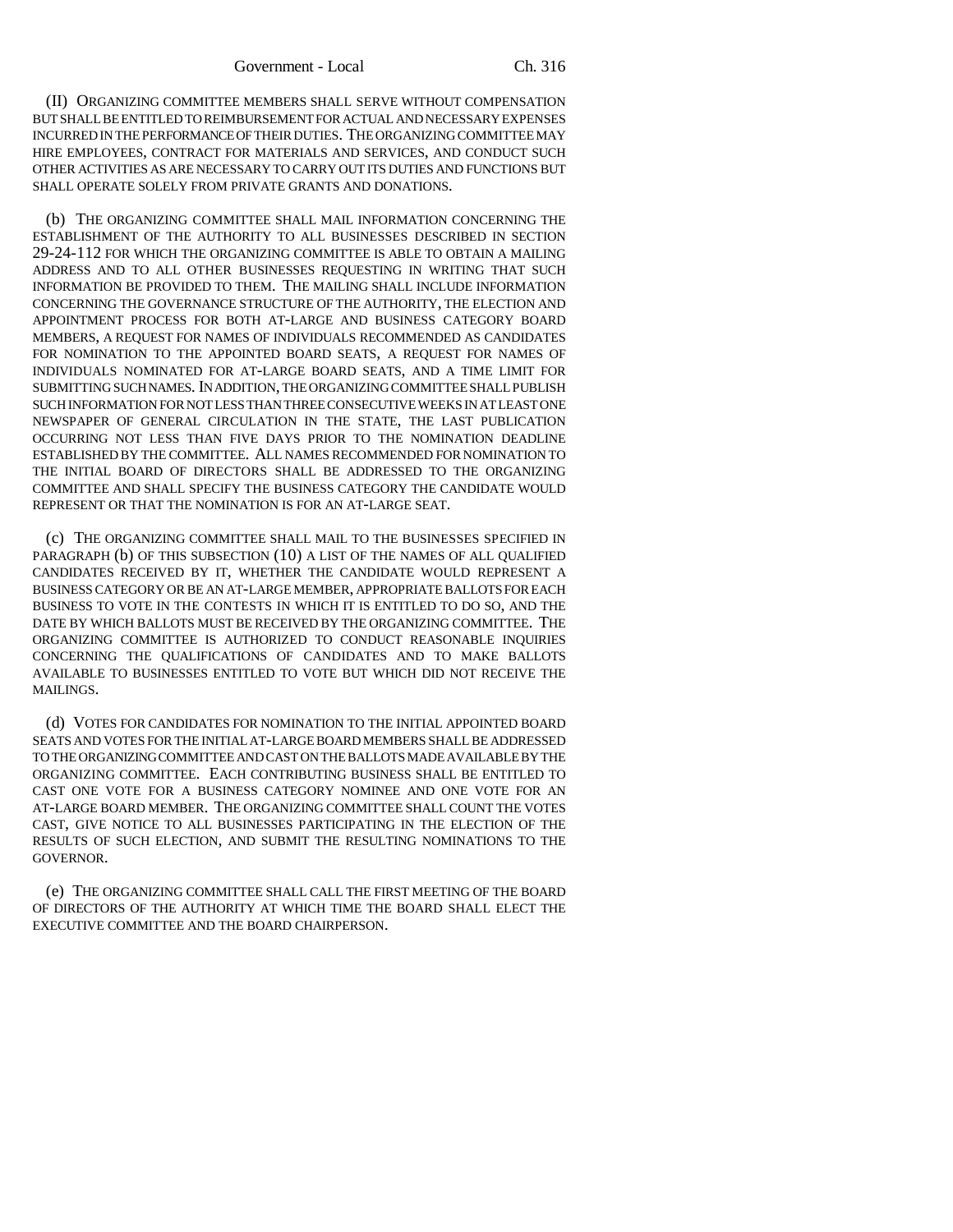**29-24-106. Board of directors - declaring office of member vacant.** (1) THE BOARD, BY A VOTE OF A MAJORITY OF THE BOARD MEMBERS, SHALL DECLARE THE OFFICE OF ANY MEMBER OF THE BOARD VACANT WHENEVER THE BOARD FINDS THAT:

(a) THE MEMBER IS NO LONGER ACTIVELY ENGAGED IN THE TYPE OF BUSINESS THE MEMBER WAS ENGAGED IN AT THE TIME OF THE MEMBER'S APPOINTMENT;

(b) THE MEMBER HAS BECOME A RESIDENT OF ANOTHER STATE; OR

(c) THE MEMBER IS UNABLE TO PERFORM THE DUTIES OF THE OFFICE.

**29-24-107. Board of directors - removal of member.** THE BOARD, BY A VOTE OF TWO-THIRDS OF THE BOARD MEMBERS, MAY REMOVE ANY MEMBER OF THE BOARD FOR INEFFICIENCY, NEGLECT OF DUTY, MISCONDUCT IN OFFICE, OR OTHER GOOD CAUSE. PRIOR TO REMOVAL, SUCH MEMBER SHALL BE ENTITLED TO A HEARING BEFORE THE BOARD, IN ACCORDANCE WITH PROCEDURES ESTABLISHED BY THE BOARD.

**29-24-108. Meetings - place - quorum.** (1) THE BOARD SHALL MEET AT LEAST QUARTERLY. THE CHAIRPERSON MAY CALL SPECIAL MEETINGS AT ANY TIME AND SHALL CALL A SPECIAL MEETING UPON WRITTEN REQUEST BY AT LEAST TWENTY-FIVE PERCENT OF THE MEMBERS OF THE BOARD. BOARD MEMBERS MAY ATTEND AND PARTICIPATE IN BOARD MEETINGS TELEPHONICALLY OR BY OTHER ELECTRONIC MEANS.

(2) THE BOARD SHALL DESIGNATE A MEETING PLACE WHICH MAY BE LOCATED ANYWHERE WITHIN THIS STATE. THE MEETING PLACE MAY BE CHANGED IN ACCORDANCE WITH PROCEDURES ESTABLISHED BY THE BOARD.

(3) (a) A MAJORITY OF THE NUMBER OF DIRECTORS FIXED BY THE AUTHORITY OR, OF THE NUMBER SET FORTH IN SECTION 29-24-105 SHALL CONSTITUTE A QUORUM FOR THE TRANSACTION OF BUSINESS BY THE BOARD. THE ACT OF THE MAJORITY OF THE DIRECTORS PRESENT AT A MEETING AT WHICH A QUORUM IS PRESENT SHALL BE THE ACT OF THE BOARD, UNLESS THE ACT OF A GREATER NUMBER IS REQUIRED BY THIS ARTICLE OR BY BYLAW, RULE, OR REGULATION OF THE AUTHORITY.

(b) A MAJORITY OF THE NUMBER OF EXECUTIVE COMMITTEE MEMBERS FIXED BY THE AUTHORITY OR, OF THE NUMBER SET FORTH IN SECTION 29-24-105 SHALL CONSTITUTE A QUORUM FOR THE TRANSACTION OF BUSINESS BY THE EXECUTIVE COMMITTEE. THE ACT OF THE MAJORITY OF THE EXECUTIVE COMMITTEE MEMBERS PRESENT AT A MEETING AT WHICH A QUORUM IS PRESENT SHALL BE THE ACT OF THE EXECUTIVE COMMITTEE, UNLESS THE ACT OF A GREATER NUMBER IS REQUIRED BY THIS ARTICLE OR BY BYLAW, RULE, OR REGULATION OF THE AUTHORITY.

**29-24-109. Duties and powers - authority - board - executive committee.** (1) THE AUTHORITY SHALL HAVE THE FOLLOWING POWERS AND DUTIES:

(a) TO PLAN FOR THE PROMOTION AND DEVELOPMENT OF COLORADO'S TRAVEL AND TOURISM INDUSTRY;

(b) TO GATHER AND DISSEMINATE INFORMATION ON COLORADO'S TRAVEL AND TOURISM INDUSTRY;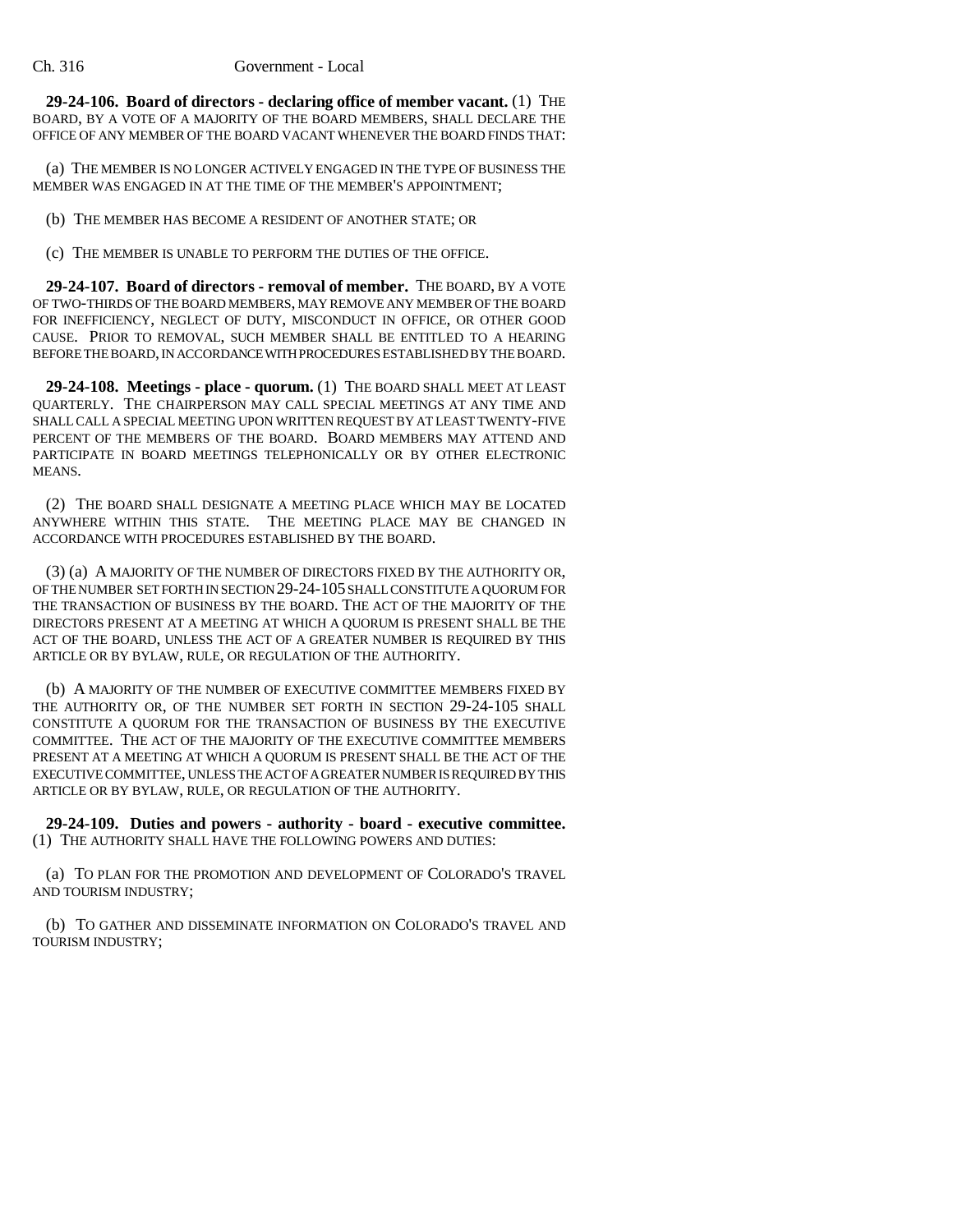(c) TO COOPERATE WITH PUBLIC AND PRIVATE AGENCIES AND ORGANIZATIONS IN THE DEVELOPMENT AND PROMOTION OF COLORADO'S TRAVEL AND TOURISM INDUSTRY;

(d) TO COOPERATE WITH ANY STATE, LOCAL, OR NATIONAL ORGANIZATION OR AGENCY ENGAGED IN WORK OR ACTIVITIES SIMILAR TO THAT OF THE AUTHORITY AND TO ENTER INTO CONTRACTS WITH SUCH ORGANIZATIONS OR AGENCIES FOR OPERATION OF JOINT PROGRAMS OR FOR ASSUMING RESPONSIBILITY FOR THE OPERATION OF PROGRAMS;

(e) TO RECEIVE AND EXPEND FUNDS RECEIVED THROUGH COLLECTION OF THE CONTRIBUTION SET FORTH IN SECTION 29-24-110 OR THROUGH ANY OTHER SOURCE; AND

(f) TO EXERCISE ANY OTHER POWERS OR PERFORM ANY OTHER DUTIES WHICH ARE CONSISTENT WITH THE PURPOSES FOR WHICH THE AUTHORITY WAS CREATED AND WHICH ARE REASONABLY NECESSARY FOR THE FULFILLMENT OF THE AUTHORITY'S ASSIGNED RESPONSIBILITIES.

(2) IN FURTHERANCE OF THE POWERS AND DUTIES OF THE AUTHORITY, THE BOARD OF DIRECTORS SHALL HAVE THE FOLLOWING POWERS AND DUTIES:

(a) TO ADOPT AN ANNUAL OPERATING BUDGET;

(b) TO SET POLICIES REGARDING THE EXPENDITURES OF THE FUNDS OF THE AUTHORITY FOR ADVERTISING, WRITTEN AND GRAPHIC MATERIALS, COOPERATIVE AND MATCHING PROMOTIONAL PROGRAMS, EDUCATIONAL PROGRAMS, AND OTHER TRAVEL AND TOURISM DEVELOPMENTAL AND PROMOTIONAL ACTIVITIES OF THE STATE;

(c) TO PURCHASE OR LEASE REAL AND PERSONAL PROPERTY DEEMED NECESSARY FOR ANY ACTIVITIES OF THE AUTHORITY, THE BOARD, OR THE EXECUTIVE COMMITTEE;

(d) TO ESTABLISH PROCEDURES FOR AND TO CALL AND HOLD ELECTIONS AUTHORIZED BY THIS ARTICLE;

(e) TO CHANGE THE AMOUNT OF THE CONTRIBUTION COLLECTED PURSUANT TO SECTION 29-24-110 IN ACCORDANCE WITH SECTION 29-24-111;

(f) TO ADOPT, RESCIND, MODIFY, OR AMEND ALL PROPER BYLAWS, REGULATIONS, ORDERS, AND RESOLUTIONS FOR THE EXERCISE OF ITS POWERS AND DUTIES;

(g) TO CONTRACT WITH A COLLECTION AGENT, EXCLUDING THE DEPARTMENT OF REVENUE, FOR THE COLLECTION OF THE CONTRIBUTION DESCRIBED IN SECTION 29-24-110;

(h) TO PROCURE AND MAINTAIN INSURANCE FOR THE ACTS OF THE AUTHORITY'S OFFICERS AND DIRECTORS;

(i) TO ENSURE THAT BUSINESSES MAKING CONTRIBUTIONS RECEIVE INFORMATION CONCERNING THE ACTIVITIES AND OPERATION OF THE AUTHORITY;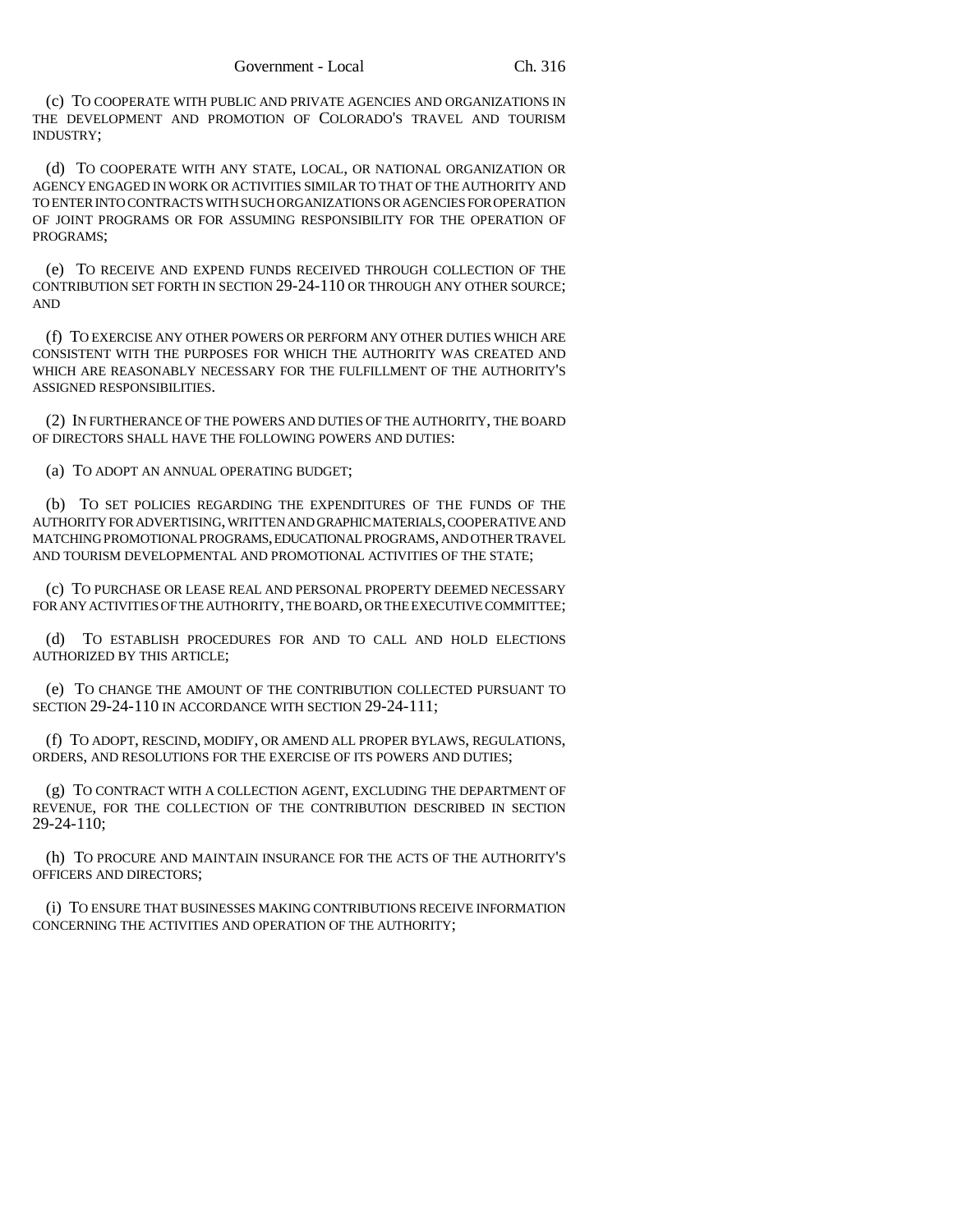(j) TO SUE AND BE SUED AS A BOARD, WITHOUT INDIVIDUAL LIABILITY, FOR ACTS OF THE BOARD WITHIN THE SCOPE OF THE POWERS CONFERRED UPON IT BY THIS ARTICLE; AND

(k) TO EXERCISE ANY OTHER POWERS OR PERFORM ANY OTHER DUTIES WHICH ARE CONSISTENT WITH THE PURPOSES FOR WHICH THE AUTHORITY AND THE BOARD WERE CREATED AND WHICH ARE REASONABLY NECESSARY FOR THE FULFILLMENT OF THE BOARD'S ASSIGNED RESPONSIBILITIES.

(3) IN FURTHERANCE OF THE POWERS AND DUTIES OF THE AUTHORITY AND THE BOARD, THE EXECUTIVE COMMITTEE SHALL HAVE THE FOLLOWING POWERS AND DUTIES:

(a) TO CONTRACT FOR THOSE SERVICES AND MATERIALS REQUIRED BY THE ACTIVITIES OF THE AUTHORITY, THE BOARD, AND THE EXECUTIVE COMMITTEE, INCLUDING BUT NOT LIMITED TO ADMINISTRATIVE, SECRETARIAL, CLERICAL, OR OTHER PERSONNEL SERVICES;

(b) TO APPOINT SUBORDINATE OFFICERS, TO HIRE AN EXECUTIVE OFFICER OF THE AUTHORITY, TO HIRE EMPLOYEES OF THE AUTHORITY, THE BOARD, AND THE EXECUTIVE COMMITTEE, AND TO PRESCRIBE THEIR DUTIES AND FIX THEIR COMPENSATION;

(c) TO EXPEND MONEYS OF THE AUTHORITY FOR THE PLANNING, ADVERTISING, PROMOTION, ASSISTANCE, AND DEVELOPMENT OF THE TRAVEL AND TOURISM INDUSTRY IN THIS STATE, FOR REIMBURSEMENT FOR ACTUAL AND NECESSARY EXPENSES OF THE BOARD AS AUTHORIZED IN SECTION 29-24-105 (9), AND FOR OPERATIONAL EXPENSES OF THE AUTHORITY;

(d) TO ACCEPT GRANTS, DONATIONS, CONTRIBUTIONS, AND GIFTS FROM ANY SOURCE FOR EXPENDITURES FOR ANY PURPOSE CONSISTENT WITH THE POWERS CONFERRED ON THE AUTHORITY; EXCEPT THAT THE EXECUTIVE COMMITTEE SHALL NOT ACCEPT ANY GRANT, DONATION, CONTRIBUTION, OR GIFT WHICH WOULD CAUSE THE AUTHORITY TO EXCEED THE LIMITATIONS PRESCRIBED IN SECTION 29-24-104 (2);

(e) TO SUE AND BE SUED AS THE EXECUTIVE COMMITTEE, WITHOUT INDIVIDUAL LIABILITY, FOR ACTS OF THE EXECUTIVE COMMITTEE WITHIN THE SCOPE OF THE POWERS CONFERRED UPON IT BY THIS ARTICLE; AND

(f) TO EXERCISE ANY OTHER POWERS OR PERFORM ANY OTHER DUTIES WHICH ARE CONSISTENT WITH THE PURPOSES FOR WHICH THE AUTHORITY, THE BOARD, AND THE EXECUTIVE COMMITTEE WERE CREATED AND WHICH ARE REASONABLY NECESSARY FOR THE FULFILLMENT OF THE EXECUTIVE COMMITTEE'S ASSIGNED RESPONSIBILITIES.

(4) NOTHING IN THIS SECTION SHALL BE CONSTRUED TO AUTHORIZE THE AUTHORITY, THE BOARD, OR THE EXECUTIVE COMMITTEE TO EXPEND FUNDS OF THE AUTHORITY TO SUPPORT OR OPPOSE THE CANDIDACY OF ANY INDIVIDUAL FOR POLITICAL OFFICE OR TO ADVANCE ANY POSITION ON A POLITICAL ISSUE.

**29-24-110. Collection of contributions - amount - custody and disbursement.** (1) (a) IN ORDER FOR THE AUTHORITY TO CARRY OUT THE PROVISIONS AND INTENT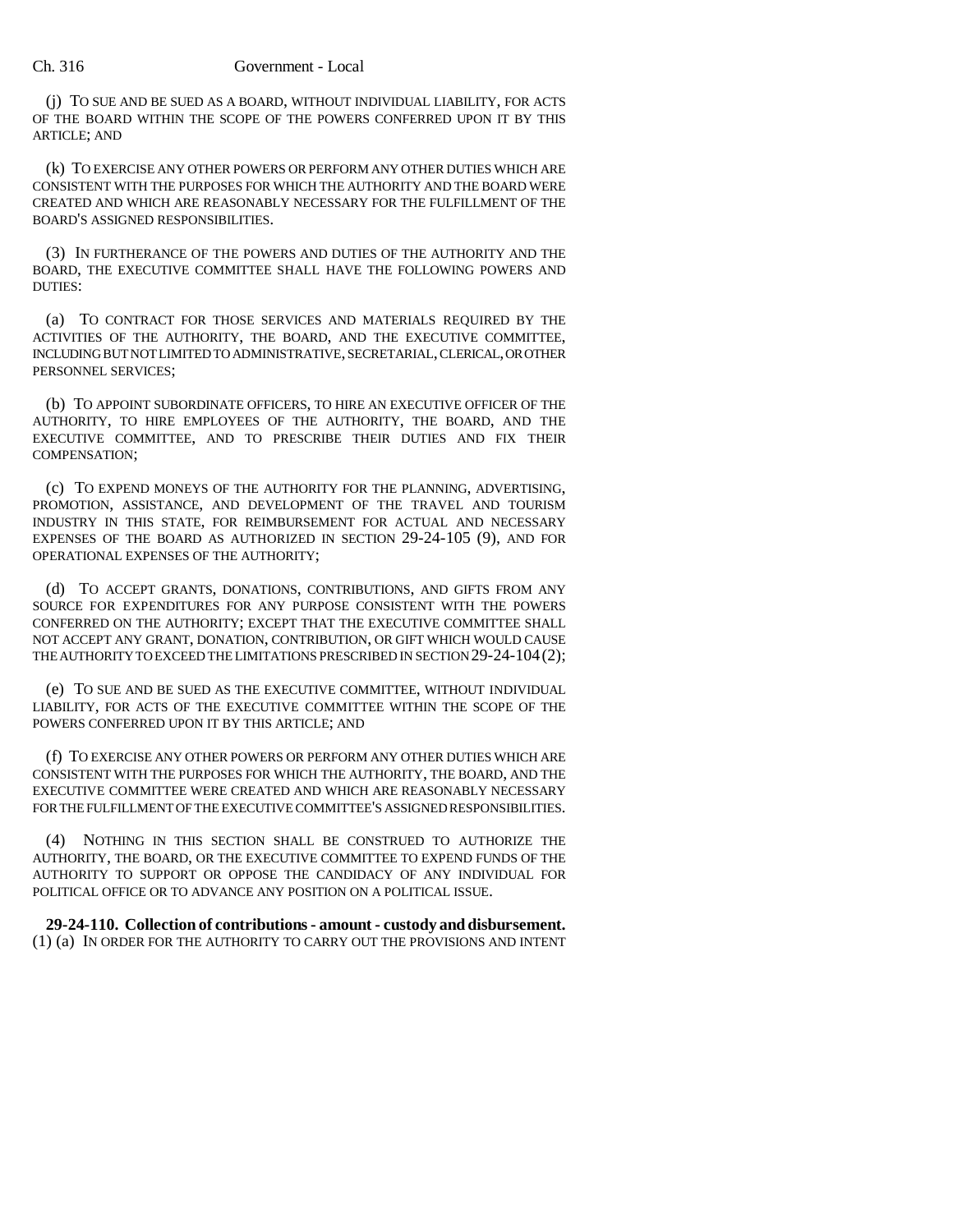OF THIS ARTICLE, FOR THE CALENDAR QUARTER WHICH BEGINS OCTOBER 1,1994, AND ENDS DECEMBER 31, 1994, AND ANNUALLY THEREAFTER, THE BOARD OF DIRECTORS OF THE AUTHORITY MAY NOTIFY BUSINESSES IN THE BUSINESS CATEGORIES SPECIFIED IN SECTION 29-24-112 AND ANY OTHER BUSINESSES AFFECTED BY TRAVEL AND TOURISM IN COLORADO OF THE EXISTENCE AND ACTIVITIES OF THE AUTHORITY AND MAY REQUEST THAT SUCH BUSINESSES MAKE A CONTRIBUTION TO SUPPORT THE OPERATIONS AND ACTIVITIES OF THE AUTHORITY. SUCH NOTICES MAY INCLUDE A PLEDGE FORM OR OTHER DOCUMENT UPON WHICH BUSINESSES MAY EXPRESS A COMMITMENT TO MAKE THE REQUESTED CONTRIBUTION BY A SPECIFIED DATE.

(b) EXCEPT AS OTHERWISE PROVIDED IN THIS SUBSECTION (1), THE AMOUNT OF THE CONTRIBUTION REQUESTED SHALL NOT EXCEED TEN DOLLARS PER TEN THOUSAND DOLLARS OF THE CONTRIBUTING BUSINESS'S GROSS REVENUE FOR THE QUARTER. FOR ANY BUSINESS WHICH FALLS WITHIN THE BUSINESS CATEGORY DESCRIBED IN SECTION 29-24-112 (1) (a) AND NOT WITHIN ANY OTHER BUSINESS CATEGORY, THE AMOUNT OF THE CONTRIBUTION REQUESTED SHALL NOT EXCEED THREE DOLLARS AND FIFTY CENTS PER TEN THOUSAND DOLLARS OF THE CONTRIBUTING BUSINESS'S GROSS REVENUE FOR THE QUARTER. THE MAXIMUM CONTRIBUTION REQUESTED FROM ANY BUSINESS SHALL NOT EXCEED TEN THOUSAND DOLLARS PER YEAR IRRESPECTIVE OF GROSS REVENUE.

(c) THE AMOUNTS SET FORTH IN THIS SUBSECTION (1) MAY BE INCREASED, THE CONTRIBUTION MAY BE MADE A REQUIREMENT, WITH REFUNDABILITY, THE COLLECTION OF A REQUIRED CONTRIBUTION MAY BE TERMINATED, OR ANY COMBINATION OF SUCH ACTIONS MAY BE TAKEN IF APPROVED IN ACCORDANCE WITH THE PROCEDURES DESCRIBED IN SECTION 29-24-111.

(d) FOR PURPOSES OF THIS SECTION, "BUSINESS" INCLUDES ANY CORPORATION, LIMITED LIABILITY COMPANY, PARTNERSHIP, INDIVIDUAL, SOLE PROPRIETORSHIP, JOINT-STOCK COMPANY, JOINT VENTURE, OR OTHER PRIVATE LEGAL ENTITY AND INCLUDES ALL ACTIVITIES CONDUCTED BY SUCH ENTITY, ITS SUBSIDIARIES, OR ITS AFFILIATES IN ANY OF THE BUSINESS CATEGORIES SPECIFIED IN SECTION 29-24-112 OR IN ANY BUSINESS CATEGORY MADE SUBJECT TO A REQUIRED CONTRIBUTION PURSUANT TO SECTION 29-24-111.

(e) (I) FOR PURPOSES OF THIS SECTION, "GROSS REVENUE" MEANS ALL REVENUE DIRECTLY ATTRIBUTABLE TO THE OPERATION OF A BUSINESS COVERED BY THIS ARTICLE; EXCEPT THAT "GROSS REVENUE" DOES NOT INCLUDE:

(A) INCOME WHICH IS UNRELATED TO THE TRAVEL AND TOURISM INDUSTRY, INCLUDING BUT NOT LIMITED TO INVESTMENT INCOME, INCIDENTAL INCOME, INCOME ATTRIBUTABLE TO INCREASES IN THE VALUATION OF REAL AND PERSONAL PROPERTY, AND INCOME ATTRIBUTABLE TO INCREASES IN THE VALUE OF STOCK OF A BUSINESS, ITS SUBSIDIARIES, OR ITS AFFILIATES;

(B) INCOME ATTRIBUTABLE TO ACTIVITIES OR OPERATIONS OF A BUSINESS, ITS SUBSIDIARIES, OR ITS AFFILIATES WHICH OCCUR PRIMARILY OUTSIDE OF THE STATE OF COLORADO; AND

(C) INCOME FROM GRANTS, DONATIONS, CONTRIBUTIONS, OR OTHER GRATUITOUS TRANSFERS TO A BUSINESS, ITS SUBSIDIARIES, OR ITS AFFILIATES WHICH ARE NOT MADE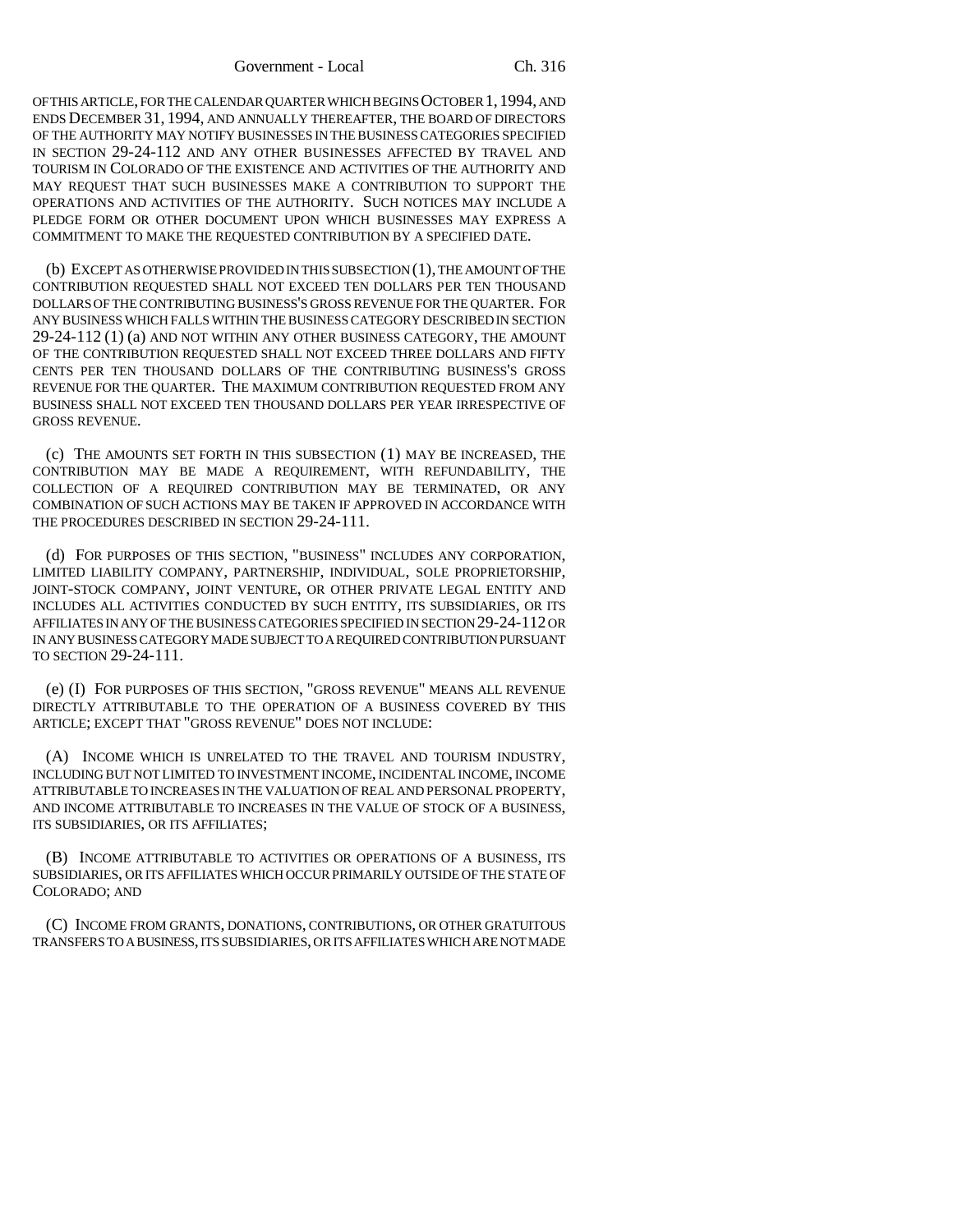IN EXCHANGE FOR PRODUCTS OR SERVICES PROVIDED BY THE BUSINESS TO THE GRANTOR, DONOR, CONTRIBUTOR, OR TRANSFEROR.

(II) NOTWITHSTANDING SUBPARAGRAPH (I) OF THIS PARAGRAPH (e), FOR ANY BUSINESS LICENSED PURSUANT TO SECTION 12-47.1-501, C.R.S., "GROSS REVENUE" MEANS "ADJUSTED GROSS PROCEEDS", AS DEFINED IN SECTION 12-47.1-103 (1), C.R.S., LESS ANY AMOUNTS PAID AS GAMING TAXES ON SUCH ADJUSTED GROSS PROCEEDS PURSUANT TO SECTION 12-47.1-601, C.R.S.

(f) (I) ANY BUSINESS WHICH IS LICENSED PURSUANT TO SECTION 12-47.1-501, C.R.S., SHALL RECEIVE A CREDIT AGAINST THE CONTRIBUTION IMPOSED PURSUANT TO THIS SECTION FOR AN AMOUNT EQUAL TO THE AMOUNT OF ANY TRANSFER TO THE COLORADO TOURISM PROMOTION FUND PURSUANT TO SECTION 12-47.1-701 (4), C.R.S., WHICH IS ATTRIBUTABLE TO SUCH BUSINESS.

(II) NOTWITHSTANDING ANY OTHER PROVISION OF THIS ARTICLE, A BUSINESS SHALL NOT BE ENTITLED TO A REFUND OF AMOUNTS TRANSFERRED TO THE COLORADO TOURISM PROMOTION FUND PURSUANT TO SECTION 12-47.1-701 (4), C.R.S.

(2) THE CONTRIBUTION MAY BE COLLECTED BY THE AUTHORITY OR BY ANY AGENT IN ACCORDANCE WITH THE TERMS OF AN AGREEMENT BETWEEN THE AUTHORITY AND THE AGENT.

(3) IF THE AUTHORITY ELECTS TO CONTRACT WITH AN AGENT FOR COLLECTION OF THE CONTRIBUTION:

(a) THE BOARD SHALL NOTIFY SUCH AGENT OF A CHANGE IN THE AMOUNT OF THE CONTRIBUTION PURSUANT TO SECTION 29-24-111 NOT LATER THAN THE FIRST DAY OF THE QUARTER PRECEDING THE QUARTER IN WHICH THE CHANGE IS TO BE EFFECTIVE; AND

(b) THE CONTRIBUTION COLLECTED PURSUANT TO THIS SECTION SHALL BE KEPT SEPARATE AND DISTINCT FROM OTHER MONEYS COLLECTED BY THE AGENT. CONTRIBUTION SHALL BE TRANSFERRED OR PAID OVER TO THE AUTHORITY BY THE AGENT AS SOON AS POSSIBLE AFTER COLLECTION, LESS THE AMOUNT NEGOTIATED BETWEEN THE AUTHORITY AND THE AGENT AS THE AGENT'S FEES FOR EFFECTING COLLECTION.

(4) (a) EACH BUSINESS MADE SUBJECT TO A REQUIRED CONTRIBUTION IN ACCORDANCE WITH SECTION 29-24-111 SHALL KEEP A COMPLETE SET OF BOOKS OF ACCOUNT AND ALL OTHER RECORDS NECESSARY TO SHOW FULLY ALL ACTIVITIES OF SUCH BUSINESS IN ANY OF THE BUSINESS CATEGORIES SPECIFIED IN SECTION 29-24-112 AND IN ANY BUSINESS CATEGORY MADE SUBJECT TO A REQUIRED CONTRIBUTION IN ACCORDANCE WITH SECTION 29-24-111 AND ALL REVENUES OF THE BUSINESS ASSOCIATED WITH SUCH ACTIVITIES. THE AUTHORITY MAY REQUIRE ANY BUSINESS SUBJECT TO A REQUIRED CONTRIBUTION TO FURNISH SUCH INFORMATION AS IT CONSIDERS NECESSARY FOR THE PROPER ENFORCEMENT AND ADMINISTRATION OF THIS SECTION AND MAY REQUIRE AN AUDIT TO BE MADE OF SUCH BOOKS OF ACCOUNT AND RECORDS ON SUCH OCCASIONS AS IT MAY CONSIDER NECESSARY BY AN AUDITOR TO BE SELECTED BY THE AUTHORITY. THE EXPENSE OF SUCH AUDIT SHALL BE PAID BY THE AUTHORITY.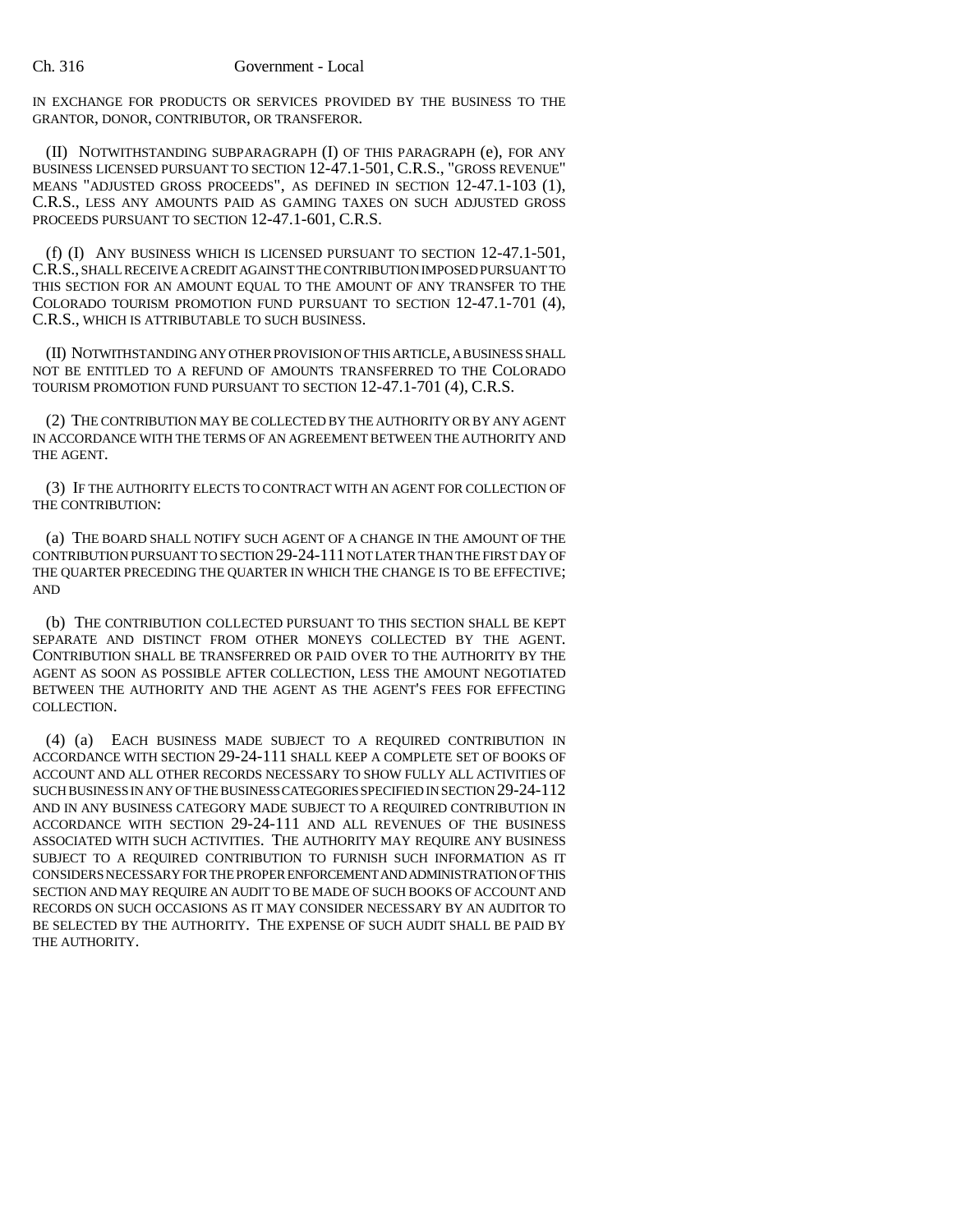(b) EXCEPT IN ACCORDANCE WITH JUDICIAL ORDER OR AS OTHERWISE PROVIDED BY LAW, INFORMATION OBTAINED BY THE AUTHORITY OR ITS REPRESENTATIVE OR BY AN AUDITOR SELECTED BY THE AUTHORITY SHALL BE KEPT CONFIDENTIAL AND NOT BE DIVULGED TO ANY PERSON OR ENTITY EXCEPT AS NECESSARY FOR ENFORCEMENT AND ADMINISTRATION OF THIS SECTION. NOTHING IN THIS SECTION SHALL BE CONSTRUED TO PROHIBIT THE DELIVERY OF COPIES OF DOCUMENTS OBTAINED BY THE AUTHORITY OR ON ITS BEHALF TO A DULY AUTHORIZED AGENT OF THE BUSINESS TO WHICH SUCH DOCUMENTS PERTAIN.

(c) ANY OFFICIAL, EMPLOYEE, OR AGENT OF THE AUTHORITY WHO VIOLATES PARAGRAPH (b) OF THIS SUBSECTION (4) IS GUILTY OF A MISDEMEANOR AND, UPON CONVICTION THEREOF, SHALL BE PUNISHED BY A FINE OF NOT LESS THAN FIVE HUNDRED DOLLARS NOR MORE THAN FIVE THOUSAND DOLLARS, OR BY IMPRISONMENT IN THE COUNTY JAIL FOR NOT LESS THAN SIX MONTHS NOR MORE THAN TWO YEARS, OR BY BOTH SUCH FINE AND SUCH IMPRISONMENT. SUCH PERSON SHALL, IN ADDITION TO SUCH PENALTIES, BE SUBJECT TO REMOVAL OR DISMISSAL FROM THEIR POSITION WITH THE AUTHORITY.

(d) THIS SUBSECTION (4) SHALL ONLY BE EFFECTIVE IF THE CONTRIBUTION IS REQUIRED PURSUANT TO AN ORDER ISSUED AND APPROVED IN ACCORDANCE WITH SECTION 29-24-111.

**29-24-111. Referenda concerning contributions - permissible subject matters - approval - refunds - procedures.** (1) AT ANY TIME AFTER THE EFFECTIVE DATE OF THIS ARTICLE AND SUBJECT TO THE PROVISIONS OF THIS SECTION, THE AUTHORITY MAY ISSUE AN ORDER TO TAKE ONE OR MORE OF THE FOLLOWING ACTIONS:

- (a) REQUIRE PAYMENT OF A CONTRIBUTION;
- (b) INCREASE THE RATE OR MAXIMUM AMOUNT OF A CONTRIBUTION; OR
- (c) TERMINATE COLLECTION OF A REQUIRED CONTRIBUTION.

(2) AN ORDER OF THE AUTHORITY SHALL NOT BECOME EFFECTIVE UNLESS AND UNTIL THE BOARD DETERMINES THAT SUCH ACTION IS APPROVED AND FAVORED BY AT LEAST A SIMPLE MAJORITY IN A REFERENDUM ON THE QUESTION OF ITS APPROVAL IN WHICH AT LEAST ONE-HALF OF THE BUSINESSES ENTITLED TO VOTE PARTICIPATE.

(3) (a) ORDERS ISSUED PURSUANT TO THIS SECTION MAY AFFECT ALL, ANY, OR ANY IDENTIFIED PORTION OF THE BUSINESS CATEGORIES SPECIFIED IN SECTION 29-24-112, ANY OTHER BUSINESS CATEGORY IDENTIFIED BY THE AUTHORITY AS AFFECTED BY TRAVEL AND TOURISM IN COLORADO, OR A GEOGRAPHIC SUBSET OF ANY BUSINESS CATEGORY OR COMBINATION OF BUSINESS CATEGORIES.

(b) IN NO EVENT SHALL THE BOARD SEEK APPROVAL OF AN ORDER COVERING THE SAME SUBJECT MATTER AND THE SAME BUSINESSES MORE THAN ONCE A YEAR.

(c) IN NO EVENT SHALL THE BOARD SEEK APPROVAL OF AN ORDER WHICH INCLUDES HORSE RACETRACKS AND DOG RACETRACKS.

(d) IN NO EVENT SHALL THE BOARD SEEK APPROVAL OF AN ORDER WHICH INCLUDES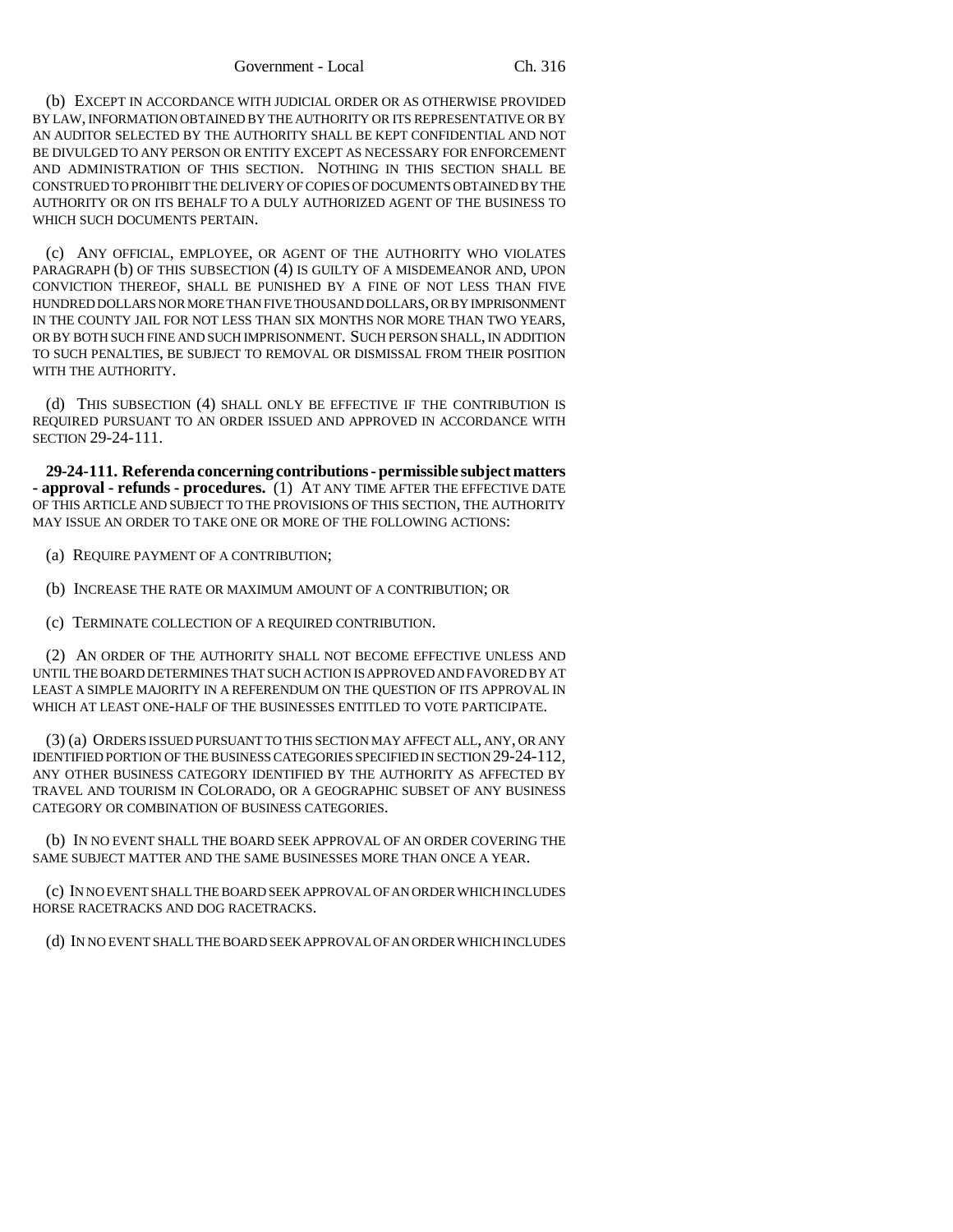OUTFITTERS, AS DEFINED IN SECTION 12-55.5-102 (5), C.R.S.

(4) THE BOARD SHALL REPORT TO THE GOVERNOR AND THE GENERAL ASSEMBLY CONCERNING THE CONTENTS OF ANY ORDER WHICH HAS BEEN APPROVED PURSUANT TO THIS SECTION.

(5) UPON APPROVAL OF AN ORDER TO TERMINATE COLLECTION OF A REQUIRED CONTRIBUTION, THE AUTHORITY SHALL CONTINUE TO HAVE THE RIGHT TO REQUEST VOLUNTARY CONTRIBUTIONS AS PROVIDED IN SECTION 29-24-110.

(6) ANY ORDER OF THE AUTHORITY PROPOSED PURSUANT TO THIS SECTION SHALL PERMIT CONTRIBUTING BUSINESSES TO OBTAIN REFUNDS AND SHALL ALLOW NOT LESS THAN THIRTY DAYS FROM THE DATE OF PAYMENT FOR BUSINESSES TO REQUEST SUCH REFUNDS.

(7) THE BOARD SHALL PRESCRIBE RULES AND PROCEDURES FOR THE IMPLEMENTATION OF THIS SECTION.

**29-24-112. Business categories affected by Colorado travel and tourism legislative declaration - exemptions.** (1) THE GENERAL ASSEMBLY HEREBY FINDS AND DECLARES THAT THE HEALTH AND VIABILITY OF BUSINESSES ENGAGED IN THE FOLLOWING CATEGORIES ARE DIRECTLY AFFECTED BY TRAVEL AND TOURISM IN COLORADO:

(a) FOOD AND BEVERAGE, INCLUDING, BUT NOT LIMITED TO, RESTAURANTS, FAST-FOOD OUTLETS, COFFEE SHOPS, ICE CREAM PARLORS, BARS, LOUNGES, WINE-TASTING ROOMS, CONCESSIONAIRES, AND CATERING SERVICES;

(b) ACCOMMODATIONS, INCLUDING, BUT NOT LIMITED TO, HOTELS, MOTELS, INNS, LODGES, BED AND BREAKFAST INNS, RESORTS, VACATION PROPERTY MANAGEMENT COMPANIES, COMMERCIAL CAMPGROUNDS, TRAVEL AND RECREATIONAL VEHICLE PARKS, DUDE RANCHES, AND NUDIST CAMPS;

(c) TRANSPORTATION, INCLUDING, BUT NOT LIMITED TO, AUTOMOBILE RENTAL COMPANIES, RECREATIONAL VEHICLE AND MOTOR HOME RENTAL COMPANIES, PASSENGER RAILROAD COMPANIES, BUS COMPANIES, AND SHUTTLE BUS OPERATORS;

(d) ATTRACTIONS, INCLUDING, BUT NOT LIMITED TO, CASINOS, AMUSEMENT PARKS, THEME PARKS, MARINE PARKS, WATER PARKS, AQUARIUMS, ZOOS, HOT SPRINGS, CAVES OR CAVERNS, MUSEUMS, FAIRS AND FESTIVALS, STOCK SHOWS AND RODEOS, AUTOMOBILE RACETRACKS, CONCERT HALLS, MUSICAL AND THEATER PRODUCTION COMPANIES, CONCERT PRODUCTION COMPANIES, AND CONCERT PROMOTERS;

(e) RECREATION, INCLUDING, BUT NOT LIMITED TO, SKI AREAS, KAYAKING AND RAFTING COMPANIES, HIKING AND CAMPING GUIDE AND CHARTER SERVICES, BICYCLE TOUR COMPANIES, HOT AIR BALLOON AND GLIDER COMPANIES, HANG GLIDING AND PARAGLIDING COMPANIES, BUNGEE JUMPING COMPANIES, ROCK CLIMBING COMPANIES, PARACHUTE COMPANIES, COMPANIES OFFERING HORSEBACK RIDES AND TOURS, COMPANIES OFFERING SIGHTSEEING AND GUIDED TOURS, RECEPTIVE SERVICES, AND COMPANIES WHICH RENT SKIS, BICYCLES, BOATS, SNOWMOBILES, MOTORCYCLES, WINDSURFING EQUIPMENT, OR HOUSEBOATS.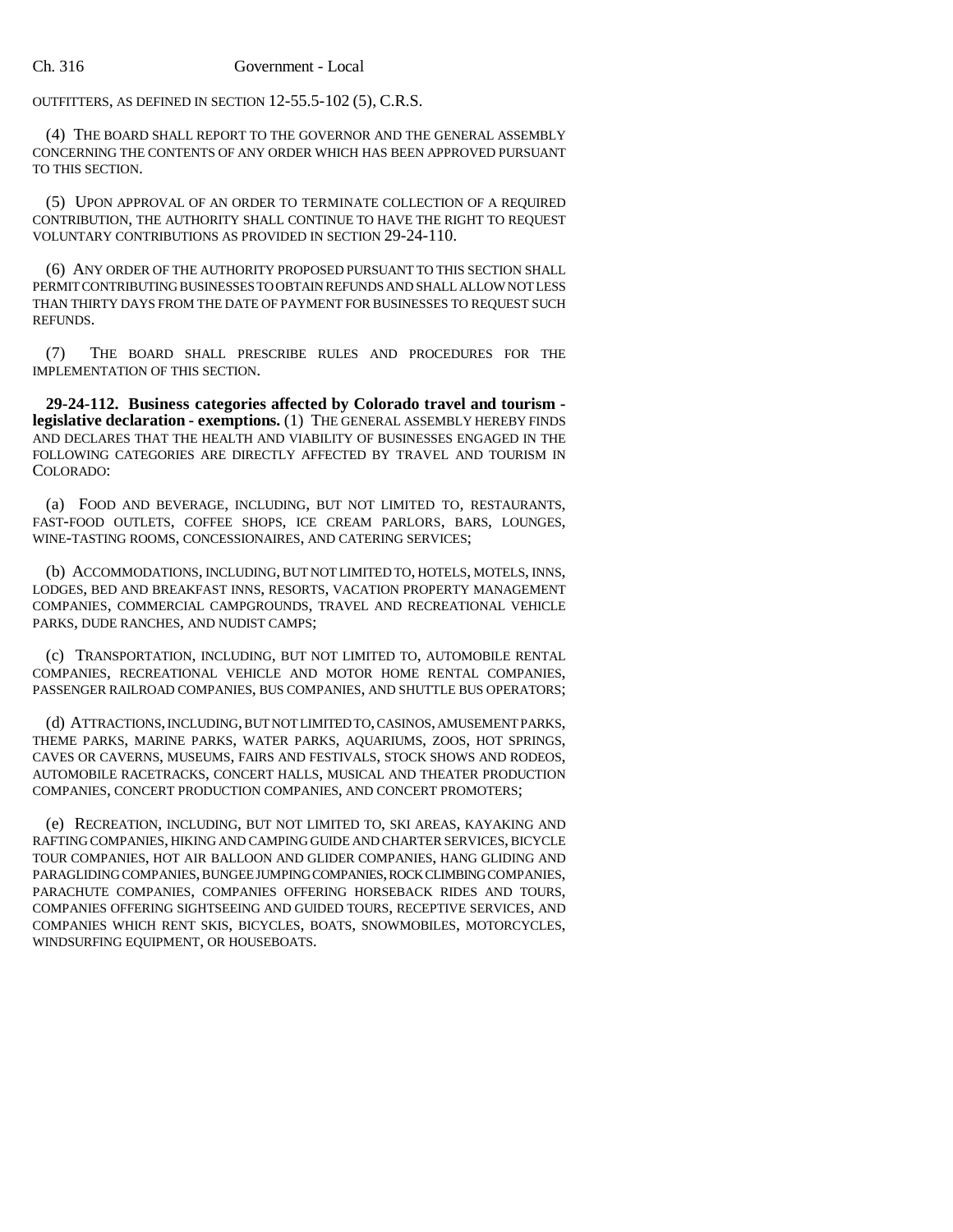(2) THE AUTHORITY MAY CONTACT BUSINESSES IN THE CATEGORIES SPECIFIED IN SUBSECTION (1) OF THIS SECTION CONCERNING THE OPERATIONS AND ACTIVITIES OF THE AUTHORITY, TO REQUEST CONTRIBUTIONS PURSUANT TO SECTION 29-24-110, TO NOTIFY POTENTIALLY AFFECTED BUSINESSES OF AN ORDER PROPOSED FOR APPROVAL PURSUANT TO SECTION 29-24-111, OR FOR ANY OTHER LEGITIMATE PURPOSE OF THE AUTHORITY.

(3) NOTWITHSTANDING THE TERMS OF ANY ORDER APPROVED PURSUANT TO SECTION 29-24-111, BUSINESSES OPERATED BY NONPROFIT CORPORATIONS QUALIFIED UNDER SECTION 501 (c) (3) OF THE INTERNAL REVENUE CODE, BY GOVERNMENT AGENCIES, OR OPERATED ON AN OCCASIONAL OR INTERMITTENT BASIS FOR FUND-RAISING PURPOSES BY NONPROFIT CHARITABLE ORGANIZATIONS WHOSE ORDINARY ACTIVITIES DO NOT INVOLVE THE OPERATION OF SUCH BUSINESSES SHALL NOT BE REQUIRED TO MAKE CONTRIBUTIONS TO THE AUTHORITY.

**29-24-113. Payment of board money to authorized agent - deposits and withdrawals.** ANY PERSON AUTHORIZED BY THE AUTHORITY TO RECEIVE OR DISBURSE FUNDS AS PROVIDED IN THIS ARTICLE SHALL POST WITH THE BOARD A SURETY BOND IN AN AMOUNT THE BOARD DETERMINES TO BE SUFFICIENT, THE COST OR PREMIUM TO BE PAID BY THE AUTHORITY.

**29-24-114. Revenue bonds - authority - issuance - requirements - covenants.** (1) (a) THE AUTHORITY MAY, BY RESOLUTION WHICH MEETS THE REQUIREMENTS OF SUBSECTION (2) OF THIS SECTION, AND AFTER APPROVAL BY BOTH HOUSES OF THE GENERAL ASSEMBLY EITHER BY BILL OR BY JOINT RESOLUTION AND AFTER APPROVAL BY THE GOVERNOR IN ACCORDANCE WITH SECTION 39 OF ARTICLE V OF THE STATE CONSTITUTION, AUTHORIZE AND ISSUE REVENUE BONDS IN AN AMOUNT NOT TO EXCEED ONE MILLION DOLLARS IN THE AGGREGATE FOR EXPENSES OF THE AUTHORITY. SUCH BONDS SHALL BE PAYABLE ONLY FROM MONEYS OF THE AUTHORITY FOR EXPENSES OF THE AUTHORITY.

(b) ALL BONDS ISSUED BY THE AUTHORITY SHALL PROVIDE THAT:

(I) NO HOLDER OF ANY SUCH BOND MAY COMPEL THE STATE OR ANY SUBDIVISION THEREOF TO EXERCISE ITS APPROPRIATION OR TAXING POWER; AND

(II) THE BOND DOES NOT CONSTITUTE A DEBT OF THE STATE AND IS PAYABLE ONLY FROM THE NET REVENUES ALLOCATED TO THE AUTHORITY FOR EXPENSES AS DESIGNATED IN SUCH BOND.

(2) (a) ANY RESOLUTION AUTHORIZING THE ISSUANCE OF BONDS UNDER THE TERMS OF THIS SECTION SHALL:

(I) STATE THE DATE OF ISSUANCE OF THE BONDS;

(II) STATE A MATURITY DATE OR DATES DURING A PERIOD NOT TO EXCEED THIRTY YEARS FROM THE DATE OF ISSUANCE OF THE BONDS;

(III) STATE THE INTEREST RATE OR RATES ON, AND THE DENOMINATION OR DENOMINATIONS OF, THE BONDS;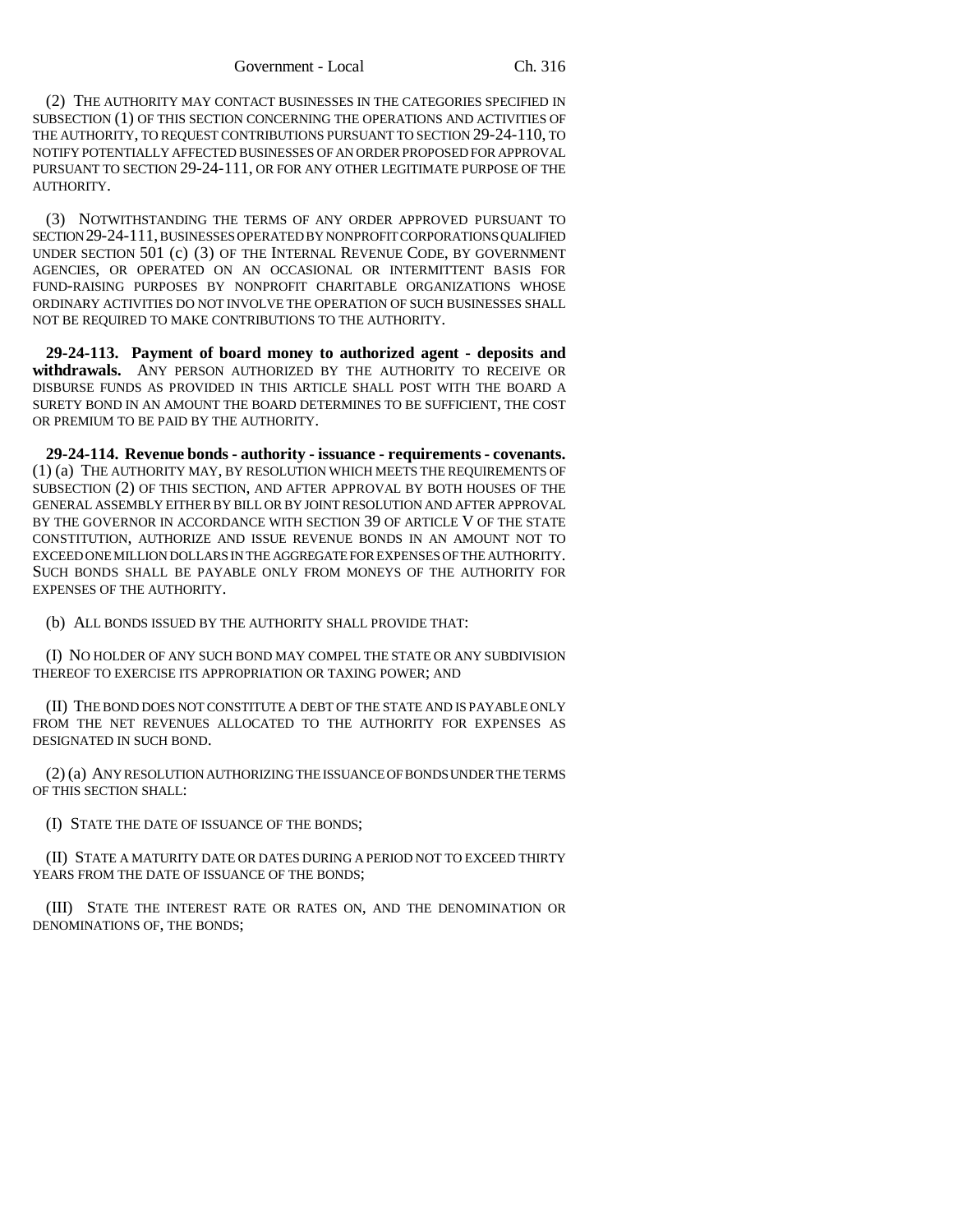(IV) STATE THE MEDIUM OF PAYMENT OF THE BONDS AND THE PLACE WHERE THE BONDS WILL BE PAID.

(b) ANY RESOLUTION AUTHORIZING THE ISSUANCE OF BONDS UNDER THE TERMS OF THIS SECTION MAY:

(I) STATE THAT THE BONDS ARE TO BE ISSUED IN ONE OR MORE SERIES;

(II) STATE A RANK OR PRIORITY OF THE BONDS;

(III) PROVIDE FOR REDEMPTION OF THE BONDS PRIOR TO MATURITY, WITH OR WITHOUT PREMIUM.

(3) ANY BONDS ISSUED PURSUANT TO THE TERMS OF THIS SECTION MAY BE SOLD AT PUBLIC OR PRIVATE SALE. IF BONDS ARE TO BE SOLD AT A PUBLIC SALE, THE AUTHORITY SHALL ADVERTISE THE SALE IN SUCH MANNER AS THE AUTHORITY DEEMS APPROPRIATE. ALL BONDS ISSUED PURSUANT TO THE TERMS OF THIS SECTION SHALL BE SOLD AT A PRICE NOT LESS THAN THE PAR VALUE THEREOF, TOGETHER WITH ALL ACCRUED INTEREST TO THE DATE OF DELIVERY.

(4) NOTWITHSTANDING ANY PROVISIONS OF LAW TO THE CONTRARY, ALL BONDS ISSUED PURSUANT TO THIS SECTION ARE NEGOTIABLE.

(5) (a) A RESOLUTION PERTAINING TO ISSUANCE OF BONDS UNDER THIS SECTION MAY CONTAIN COVENANTS AS TO:

(I) THE PURPOSE TO WHICH THE PROCEEDS OF SALE OF THE BONDS MAY BE APPLIED AND TO THE USE AND DISPOSITION THEREOF;

(II) SUCH MATTERS AS ARE CUSTOMARY IN THE ISSUANCE OF REVENUE BONDS INCLUDING, WITHOUT LIMITATION, THE ISSUANCE AND LIEN POSITION OF OTHER OR ADDITIONAL BONDS; AND

(III) BOOKS OF ACCOUNT AND THE INSPECTION AND AUDIT THEREOF.

(b) ANY RESOLUTION MADE PURSUANT TO THE TERMS OF THIS SECTION SHALL BE DEEMED A CONTRACT WITH THE HOLDERS OF THE BONDS, AND THE DUTIES OF THE AUTHORITY UNDER SUCH RESOLUTION SHALL BE ENFORCEABLE BY ANY APPROPRIATE ACTION IN A COURT OF COMPETENT JURISDICTION.

(6) BONDS ISSUED UNDER THIS SECTION AND BEARING THE SIGNATURES OF OFFICERS OF THE AUTHORITY IN OFFICE ON THE DATE OF THE SIGNING THEREOF SHALL BE VALID AND BINDING OBLIGATIONS, REGARDLESS OF WHETHER, PRIOR TO THE DELIVERY THEREOF AND PAYMENT THEREFOR, ANY OR ALL OF THE PERSONS WHOSE SIGNATURES APPEAR THEREON HAVE CEASED TO BE OFFICERS OF THE AUTHORITY.

(7) (a) EXCEPT AS OTHERWISE PROVIDED IN A RESOLUTION AUTHORIZING THE BONDS, ALL BONDS OF THE SAME ISSUE UNDER THIS SECTION SHALL HAVE A PRIOR AND PARAMOUNT LIEN ON THE NET REVENUES PLEDGED THEREFOR. THE AUTHORITY MAY PROVIDE FOR PREFERENTIAL SECURITY FOR ANY BONDS, BOTH PRINCIPAL AND INTEREST, TO BE ISSUED UNDER THIS SECTION TO THE EXTENT DEEMED FEASIBLE AND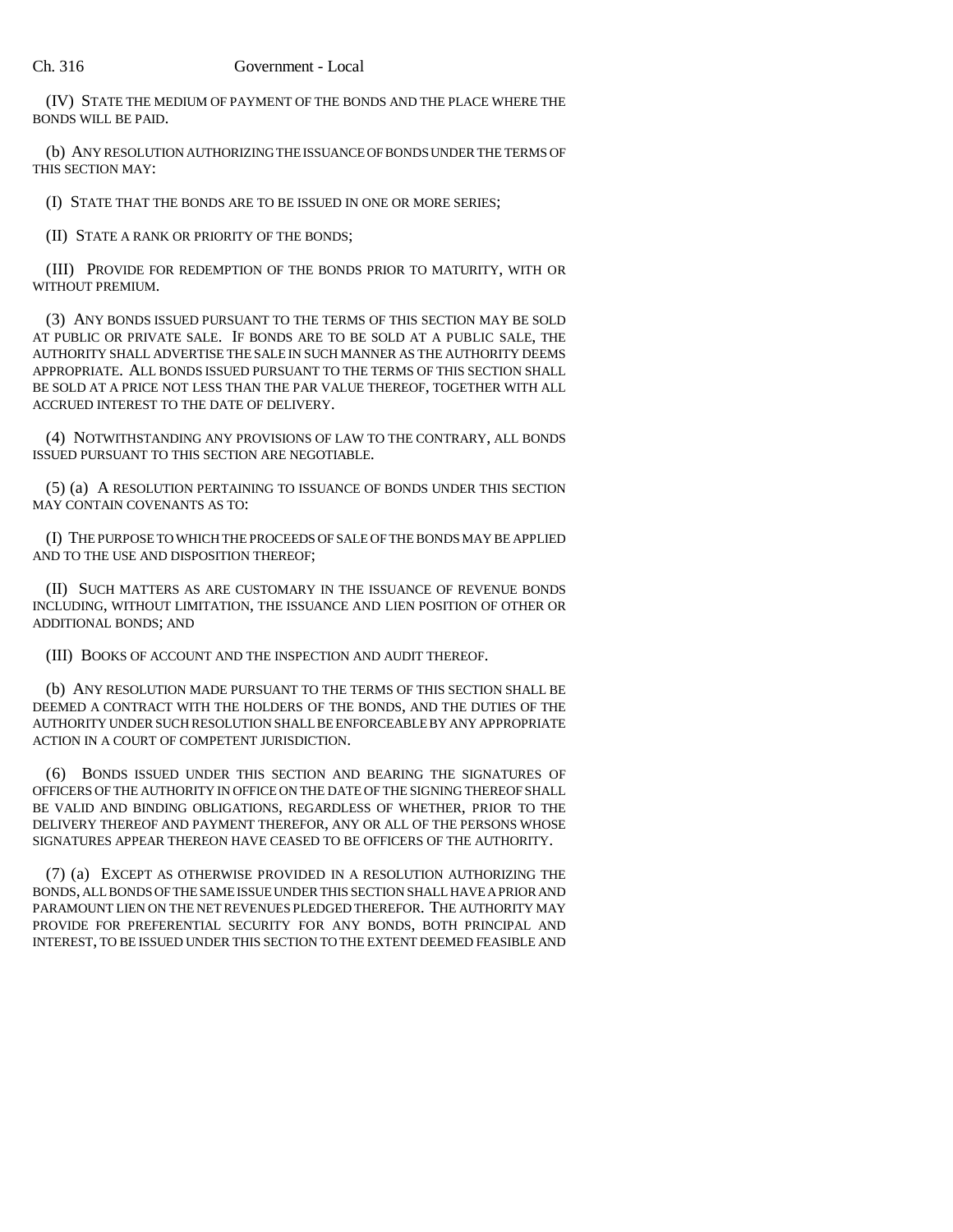DESIRABLE BY THE AUTHORITY OVER ANY BONDS THAT MAY BE ISSUED THEREAFTER.

(b) BONDS OF THE SAME ISSUE OR SERIES ISSUED UNDER THIS SECTION SHALL BE EQUALLY AND RATABLY SECURED, WITHOUT PRIORITY BY REASON OF NUMBER, DATE, SALE, EXECUTION, OR DELIVERY, BY A LIEN ON THE NET REVENUE PLEDGED IN ACCORDANCE WITH THE TERMS OF THE RESOLUTION AUTHORIZING THE BONDS.

**29-24-115. Nonliability of state.** (1) BONDS ISSUED BY THE AUTHORITY SHALL NOT CONSTITUTE OR BECOME AN INDEBTEDNESS, A DEBT, OR A LIABILITY OF THE STATE, NOR SHALL THE STATE BE LIABLE ON SUCH BONDS, NOR SHALL SUCH BONDS CONSTITUTE THE GIVING, PLEDGING, OR LOANING OF THE FULL FAITH AND CREDIT OF THE STATE. SUCH BONDS SHALL BE PAYABLE SOLELY FROM THE FUNDS PROVIDED FOR IN THIS ARTICLE. THE ISSUANCE OF BONDS UNDER THE PROVISIONS OF THIS ARTICLE SHALL NOT OBLIGATE THE STATE TO LEVY OR COLLECT ANY FORM OF TAXES OR MAKE ANY APPROPRIATION FOR THEIR PAYMENT. THE APPROPRIATION, LEVY, OR COLLECTION OF ANY FORM OF TAXES FOR SUCH PURPOSES IS PROHIBITED.

(2) NOTHING IN THIS SECTION SHALL PREVENT OR BE CONSTRUED TO PREVENT THE AUTHORITY FROM PLEDGING ITS FULL FAITH AND CREDIT TO THE PAYMENT OF BONDS AUTHORIZED PURSUANT TO THIS ARTICLE, BUT NOTHING IN THIS ARTICLE SHALL BE CONSTRUED TO AUTHORIZE THE AUTHORITY TO CREATE A DEBT OF THE STATE WITHIN THE MEANING OF THE CONSTITUTION OR STATUTES OF THIS STATE. ALL BONDS ISSUED BY THE AUTHORITY PURSUANT TO THIS ARTICLE ARE PAYABLE AND SHALL STATE THAT THEY ARE PAYABLE SOLELY FROM THE FUNDS PLEDGED FOR THEIR PAYMENT IN ACCORDANCE WITH THE RESOLUTION AUTHORIZING THEIR ISSUANCE OR WITH ANY TRUST INDENTURE EXECUTED AS A SECURITY FOR SUCH BONDS AND ARE NOT A DEBT OR LIABILITY OF THE STATE.

(3) THE STATE SHALL NOT BE LIABLE IN ANY EVENT FOR THE PAYMENT OF THE PRINCIPAL OF OR INTEREST ON ANY BONDS OF THE AUTHORITY OR FOR THE PERFORMANCE OF ANY PLEDGE, OBLIGATION, OR AGREEMENT OF ANY KIND WHATSOEVER THAT MAY BE UNDERTAKEN BY THE AUTHORITY. NO BREACH OF ANY SUCH PLEDGE, OBLIGATION, OR AGREEMENT SHALL IMPOSE ANY PECUNIARY LIABILITY UPON THE STATE OR ANY CHARGE UPON ITS GENERAL CREDIT OR AGAINST ITS TAXING POWER.

**29-24-116. Nonliability of officers and employees of authority.** NEITHER THE OFFICERS OF THE AUTHORITY NOR ANY AUTHORIZED PERSON EXECUTING BONDS PURSUANT TO THIS ARTICLE SHALL BE PERSONALLY LIABLE FOR SUCH BONDS BY REASON OF THE EXECUTION OR ISSUANCE THEREOF.

**29-24-117. Powers of the board - investments.** (1) IN ADDITION TO ANY OTHER POWERS GRANTED TO THE BOARD BY THIS ARTICLE, THE BOARD HAS THE POWER:

(a) (I) (A) TO INVEST ANY FUNDS HELD IN RESERVE, SINKING FUNDS, OR ANY FUNDS NOT REQUIRED FOR IMMEDIATE DISBURSEMENT IN PROPERTY OR IN SECURITIES IN WHICH THE STATE TREASURER MAY LEGALLY INVEST FUNDS SUBJECT TO THE STATE TREASURER'S CONTROL;

(B) TO SELL SUCH SECURITIES FROM TIME TO TIME; AND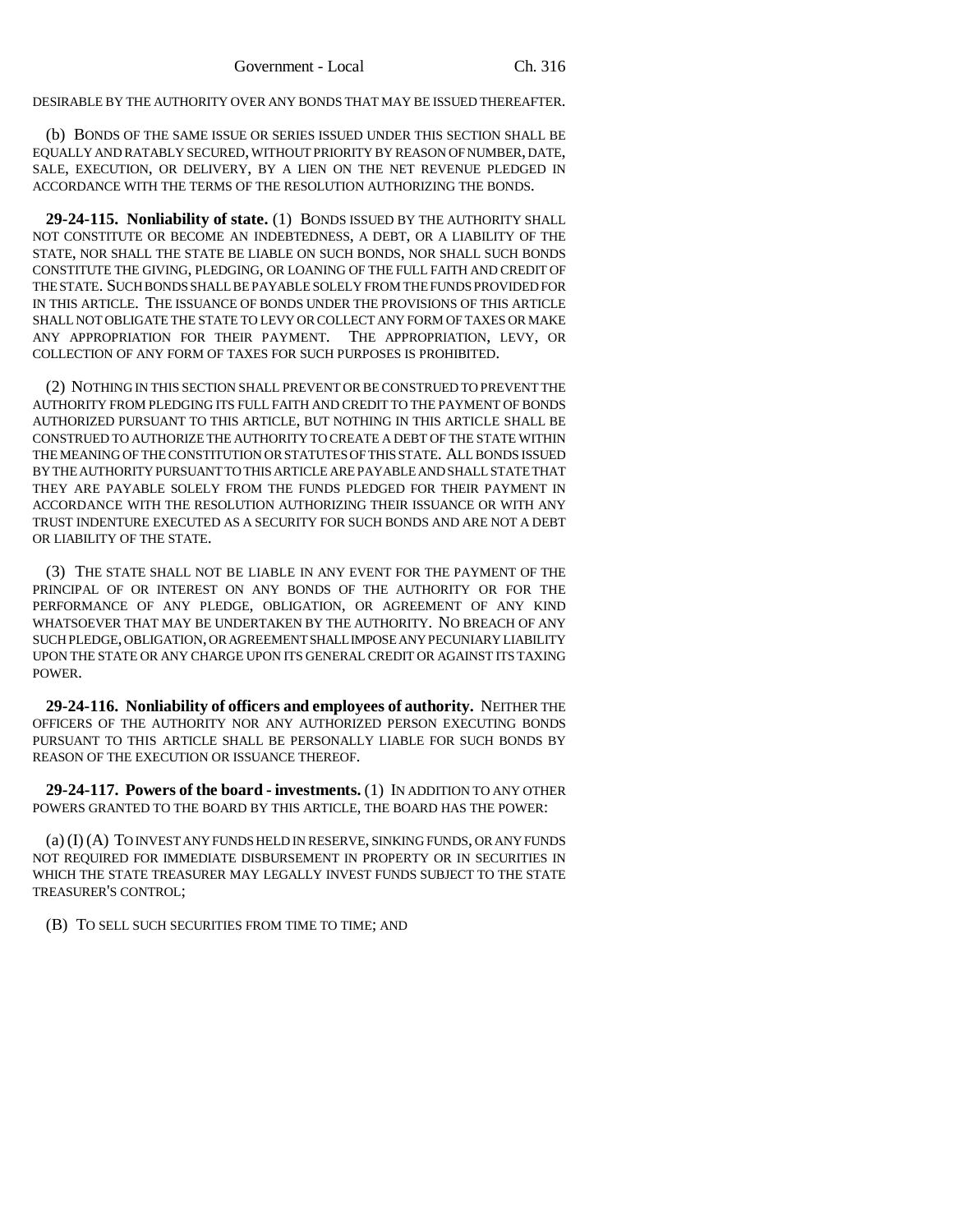## Ch. 316 Government - Local

(C) TO DEPOSIT ANY SECURITIES IN ANY BANK WITHIN OR WITHOUT THE STATE.

(II) ANY FUNDS DEPOSITED IN A BANKING INSTITUTION OR IN ANY DEPOSITORY AUTHORIZED IN SECTION 24-75-603,C.R.S., SHALL BE SECURED IN SUCH MANNER AND SUBJECT TO SUCH TERMS AND CONDITIONS AS THE AUTHORITY MAY DETERMINE, WITH OR WITHOUT PAYMENT OF ANY INTEREST ON SUCH DEPOSIT, INCLUDING, WITHOUT LIMITATION, TIME DEPOSITS EVIDENCED BY CERTIFICATES OF DEPOSIT. ANY COMMERCIAL BANK INCORPORATED UNDER THE LAWS OF THIS STATE WHICH MAY ACT AS DEPOSITORY OF ANY FUNDS OF THE AUTHORITY MAY ISSUE INDEMNIFYING BONDS OR MAY PLEDGE SUCH SECURITIES AS MAY BE REQUIRED BY THE AUTHORITY.

(b) (I) NOTWITHSTANDING THE PROVISIONS OF PARAGRAPH (a) OF THIS SUBSECTION (1), TO CONTRACT WITH THE HOLDERS OF ANY NOTES OR BONDS OF THE AUTHORITY AS TO THE CUSTODY, COLLECTION, SECURING, INVESTMENT, AND PAYMENT OF ANY MONEYS OF THE AUTHORITY AND OF ANY MONEYS HELD IN TRUST OR OTHERWISE FOR THE PAYMENT OF NOTES OR BONDS AND TO CARRY OUT SUCH CONTRACT.

(II) MONEYS HELD IN TRUST OR OTHERWISE FOR THE PAYMENT OF NOTES OR BONDS OR IN ANY WAY TO SECURE NOTES OR BONDS, AND DEPOSITS OF SUCH MONEYS, MAY BE SECURED IN THE SAME MANNER AS MONEYS OF THE AUTHORITY, AND ALL BANKS AND TRUST COMPANIES ARE AUTHORIZED TO GIVE SUCH SECURITY FOR SUCH DEPOSITS.

(c) TO AUTHORIZE A CORPORATE TRUSTEE, WHICH HOLDS FUNDS OF THE AUTHORITY PURSUANT TO A BOND, NOTE RESOLUTION, OR TRUST INDENTURE BETWEEN SUCH TRUSTEE AND THE AUTHORITY, TO INVEST OR REINVEST SUCH FUNDS IN ANY INVESTMENTS, OTHER THAN THOSE SPECIFIED IN PARAGRAPH (a) OF THIS SUBSECTION (1), IF THE AUTHORITY DETERMINES AS OF THE DATE OF SUCH RESOLUTION THAT:

(I) SUCH INVESTMENTS MEET THE STANDARD FOR INVESTMENTS ESTABLISHED IN SECTION 15-1-304, C.R.S.;

(II) THE INCOME ON SUCH INVESTMENTS IS AT LEAST COMPARABLE TO INCOME THEN AVAILABLE ON THE INVESTMENTS PERMITTED IN PARAGRAPH (a) OF THIS SUBSECTION (1); AND

(III) SUCH INVESTMENTS ASSIST THE AUTHORITY IN CARRYING OUT ITS PUBLIC PURPOSES AS DESCRIBED IN THIS ARTICLE.

**29-24-118. Account of activities, receipts, and expenditures - annual report.** THE AUTHORITY SHALL KEEP AN ACCURATE ACCOUNT OF ALL ITS ACTIVITIES, RECEIPTS, AND EXPENDITURES. THE AUTHORITY SHALL ANNUALLY REPORT TO THE GOVERNOR AND THE GENERAL ASSEMBLY, WITHIN SIX MONTHS AFTER THE END OF EACH YEAR, CONCERNING ITS ACTIVITIES AND OPERATIONS DURING SUCH YEAR. THE REPORT SHALL INCLUDE ANY RECOMMENDATIONS CONCERNING ADDITIONAL LEGISLATION OR OTHER ACTION THAT MAY BE NECESSARY TO CARRY OUT THE PURPOSES OF THE AUTHORITY. A COMPLETE AND DETAILED OPERATING AND FINANCIAL STATEMENT OF THE AUTHORITY SHALL BE PROVIDED TO CONTRIBUTING BUSINESSES UPON REQUEST AND SHALL BE AVAILABLE FOR PUBLIC INSPECTION AT REASONABLE TIMES AS DETERMINED BY THE AUTHORITY.